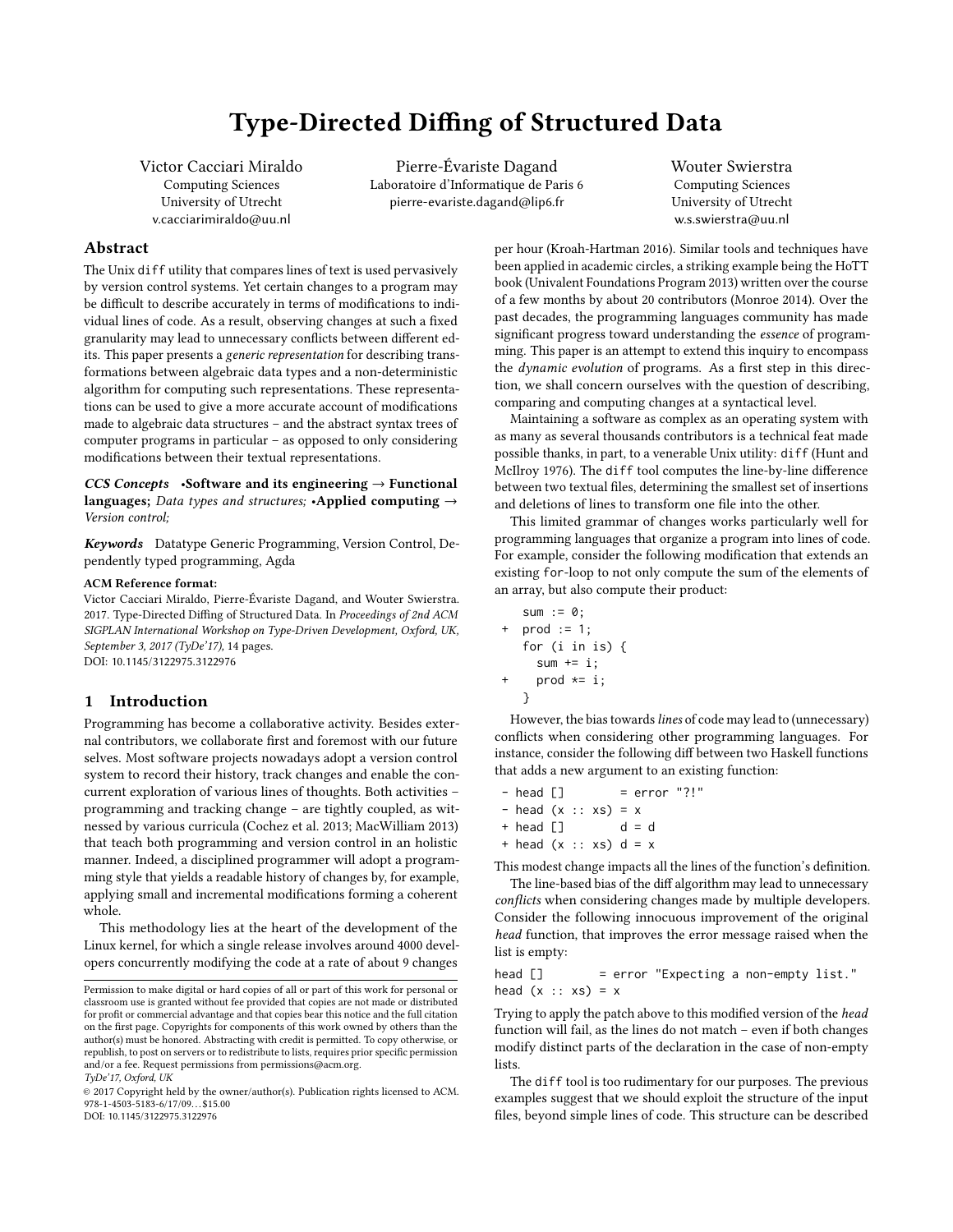by the abstract syntax tree of the language under consideration, or any approximation thereof. These trees can be modelled accurately using algebraic datatypes in a functional language.

If we reconsider our example, we could give a more accurate description of the modification made to the *head* function by describing the changes made to the constituent declarations and expressions:

head [] {+d+} = error {-"?!"-} {+"Expect..."+} head (x :: xs) {+d+} = x

There is more structure here than mere lines of text. In this paper we will show how to exploit this.

We will present a conceptual and practical framework for defining, specifying and manipulating transformations between structured data. We take advantage of dependent type theory as a uniform programming language for (meta-)programming typed representations of data as well as a formal system for specifying algorithms. We will extensively program with dependent types to ensure, by construction, that our transformations are structurepreserving. In particular, this paper makes the following contributions:

- We define a generic notion of patch for structured data. Our definition is *structure and type preserving*: applying patches will always produce well-formed data. We will initially present a solution for computing the difference between non-recursive datatypes (Section [3\)](#page-3-0), before extending our results to arbitrary algebraic datatypes (Section [4\)](#page-6-0). We illustrate our approach by revisiting the previous examples and showing that it subsumes the notion of edit script used by the Unix diff utility.
- $\bullet\,$  We provide a nondeterministic specification of the differencing algorithm (Section [5\)](#page-9-0) computing structured patches. This specification provides a blueprint for the implementation of domain-specific heuristics by precisely identifying the backtracking points guiding the search space exploration. Furthermore, our specification is executable: we can enumerate all possible patches between two inputs. We illustrate the practical benefit of this formal framework in two different ways. Firstly, we show that  $-$  due to sharing and type information – non-trivial patches can be successfully applied to values besides their original input. This is especially important when considering our patches as the potential basis for a version control system, where modifications may be interleaved in a non-trivial fashion. Secondly, we implement a domain-specific heuristic for a data model exhibiting unique labels, which improves the accuracy of the resulting patches.
- Finally, we explore the structure and interpretation of our type-directed patches (Section [6\)](#page-10-0). We shall reveal the groupoid structure of patches by defining inversion and composition as patch manipulating programs. The interpretation of patches as partial functions enables us to formalize a notion of "patch accuracy".

Throughout this paper we will use Agda [\(Norell 2009\)](#page-12-5) to model increasingly complex patches. We will sometimes simplify the code presented in this paper, for example, by omitting the placement of universal quantifiers and type signatures when these can be inferred from the context. Our entire development is available online.[1](#page-1-0)

## 2 Background

Before we can introduce our generic notion of patches and the algorithms to compute them, we first introduce some of the terminology regarding patches that we will use throughout this paper and the generic programming technology on which our development relies.

## <span id="page-1-1"></span>Patches

A patch describes a transformation between two values. We expect any implementation of patches to support at least the following two functions: a diff function that, given two values, creates a patch describing how to transform one into the other; and an apply function that, given a patch and a value, applies the transformation described by this patch to the value if possible. Formally, this specification translates into the following abstract interface:

Patch : Set → Set diff :  $A \rightarrow A \rightarrow$  Patch A apply : Patch  $A \rightarrow A \rightarrow$  Maybe A correctness : apply (diff  $x$   $y$ )  $x \equiv$  just  $y$ identity : apply (diff  $x x$ )  $z \equiv$  just z

Note that applying a patch is a partial operation. A patch that removes a specific line from a file can only be applied to files containing that line; if it is applied to any other file, the result is undefined. The correctness property states that a patches created through the call diff  $x$   $y$  should indeed faithfully reconstruct  $y$ from x. Moreover, the identity patch should act as the identity on data. By convention, we will refer to the two arguments of the diff function as the source and destination respectively.

Given this specification, there is a trivial implementation of patches that we can define for any type equipped with an equality test:

<span id="page-1-2"></span>Patch∆ : Set <sup>→</sup> Set Patch<sub>∆</sub>  $A = A \times A$  $diff_{\Lambda}: A \rightarrow A \rightarrow$  Patch<sub>∆</sub> A  $diff_{\Lambda} x y = (x, y)$  $\text{apply}_{\Delta}: \text{Patch}_{\Delta} A \rightarrow A \rightarrow \text{Maybe } A$ apply<sub> $\triangle$ </sub>  $(x, y)$   $z =$  if  $x \stackrel{?}{=} y$  then just  $z$ else if  $x = \pm z$  then just  $y$ else nothing

Here we model a patch as a pair of the source and destination values. The diff<sub>∆</sub> function is trivial; the apply<sub>∆</sub> function checks whether the argument value z is equal to the original source value whether the argument value  $z$  is equal to the original source value  $x$  and if so, returns the destination  $y$ . Note that if source and destination are already equal, then  $\text{apply}_{\Lambda}$  amounts to an identity function, *ie.* we have apply<sub> $\Delta$ </sub> (diff<sub> $\Delta$ </sub> x x)  $z =$  just z.<br>This simple model of patches and application is the

This simple model of patches and application is the one used by most version control systems to manage binary files. However, it is often too simplistic. Even though creating a patch is very efficient, the resulting patches do not contain any meaningful information about the changes that have been made. Furthermore, we can only

<span id="page-1-0"></span><sup>1</sup> <goo.gl/SY2Dj0>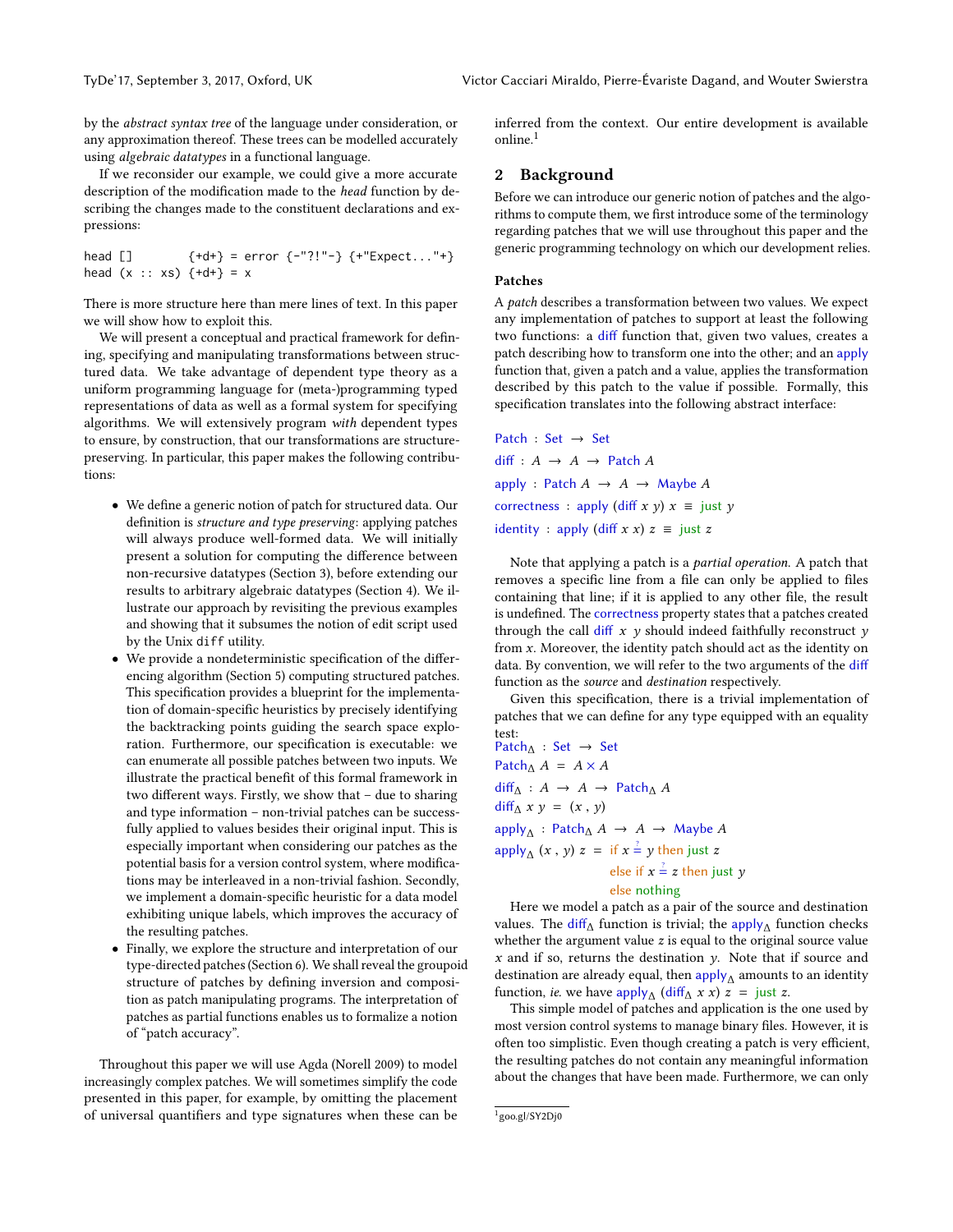Type-Directed Diffing of Structured Data Type-17, September 3, 2017, Oxford, UK

ever apply a patch to a single value; this is especially problematic when having to reconcile two separate patches to the same value.

For these reasons, any realistic diff algorithm will try to exploit information about the structure of the data being compared. Before we can do so, however, we will set the stage for our algorithm by introducing the generic programming technology upon which it relies.

#### Datatype Reflection

To compute more accurate patches, we will need to account for more structure than mere lines of text. As a first step in this direction, we shall consider data following a regular tree structure. We model such algebraic datatypes in Agda using universe constructions [\(Backhouse et al.](#page-12-6) [1998;](#page-12-6) [Jansson and Jeuring 1997;](#page-12-7) [Martin-Löf](#page-12-8) [1984;](#page-12-8) [Morris 2007\)](#page-12-9). In particular, we will adopt [de Vries and Löh](#page-12-10) [\(2014\)](#page-12-10)'s internalization of data-structures as sums-of-products (SoP). It is straightforward to extend this approach to handle mutual recursion, as hinted at in Section [7.](#page-11-0)

A universe of sums-of-products. As suggested by the name "sumsof-products", we will consider finitary coproducts of finitary products of atomic types. An atom can either be some type constant, such as integers or booleans, or a type variable, used to represent recursion

data Atom : Set where  $K :$  Konst  $\rightarrow$  Atom I : Atom

where Konst is a (finite) enumeration of the constant types available to the programmer.

From our standpoint, constant types are structurally opaque: we can only test them for equality and, therefore, they only support the naive implementation of patches. Throughout this article, we take

| data Konst : Set where | $\ \_k$ : Konst $\rightarrow$ Set                    |
|------------------------|------------------------------------------------------|
| $k\mathbb{N}$ : Konst  | $\llbracket kN \rrbracket_k = N$                     |
| $k\mathbb{B}$ : Konst  | $\llbracket k \mathbb{B} \rrbracket_k = \text{Bool}$ |

whereas our formal development is in fact parametrized by any such enumeration.

We then represent the SoP structure using a list of coproducts, each storing a list of products:

| Prod : Set         | Sum : Set |                   |
|--------------------|-----------|-------------------|
| $Prod = List Atom$ |           | $Sum = List$ Prod |

The type Sum defines the code of our SoP universe. Its interpretation builds its corresponding pattern functor [\(Benke et al.](#page-12-11) [2003\)](#page-12-11) of type  $Set \rightarrow Set$ :

```
\begin{bmatrix} \mathbb{I} - \mathbb{I}_a & \mathbb{I} & A \mathbb{I} \\ \mathbb{I} \mathbb{I}_a & X = X \\ \mathbb{I} & \mathbb{I} & X \end{bmatrix}: Atom → (Set → Set)
\left\Vert K \kappa \right\Vert_a X = \left\Vert \kappa \right\Vert_k\begin{bmatrix} \mathbb{-} \mathbb{I}_{p} \\ \mathbb{I} \end{bmatrix}: Prod \rightarrow (Set \rightarrow Set)
```
 $X =$  Unit  $[\![\alpha :: \pi]\!]_p X = [\![\alpha]\!]_a X \times [\![\pi]\!]_p X$ 

 $\llbracket - \rrbracket_s : Sum \rightarrow (Set \rightarrow Set)$  $\llbracket \llbracket \rrbracket_{\mathsf{s}} X \qquad = \perp$  $[\![\pi :: \sigma]\!]_S X = [\![\pi]\!]_D X \uplus [\![\sigma]\!]_S X$ 

Using this universe, we encode the representation of lists of natural numbers and 2-3-trees as

```
listF : Sum
listF = let nilT = []consT = [KkN, 1]in [nilT , consT]
```
2-3-treeF : Sum

 $2-3$ -treeF = let *leafT* = []  $2nodeT = [KkN, I, I]$  $3nodeT = [KkN, I, I, I]$ in [leafT , <sup>2</sup>nodeT , <sup>3</sup>nodeT ]

and we verify that these codes interpret to the expected pattern functors:

 $\llbracket \text{listF} \rrbracket_s : \text{Set} \rightarrow \text{Set}$  $\llbracket$ listF $\rrbracket_s$  X = Unit  $\forall N \times X \times$  Unit  $\forall \bot$ 

 $[2-3-treeF]_s$  : Set  $\rightarrow$  Set<br> $[3, 3, 4, \dots, F]_s$  X = Heiter N I  $[2-3-treeF]_S X =$  Unit  $\forall N \times X \times X \times$  Unit  $\forall$  N  $\times$  X  $\times$  X  $\times$  X  $\times$  Unit  $\forall$  1

Despite the redundant Unit and ⊥ types, these functors are isomorphic to the functors used to represent lists of numbers and 2- 3 trees [\(Gibbons 2007;](#page-12-12) [Yakushev et al.](#page-13-2) [2009\)](#page-13-2). To make our code more readable, we will omit the functor argument  $X$  and the subscripts *a*, *p* , *s* in the interpretation function  $[$ [ty] $]$  $\Box$  *X*, whenever these may be inferred from the context.

Inhabitants of the SoP universe thus have a canonical representation: they consist of a choice of constructor among the sum of possibilities, applied to a product of its arguments. For a  $\text{SoP } \sigma$ , choosing a constructor amounts to picking an element in a finite set of length  $\sigma$  elements:

Constr : Sum → Set Constr  $\sigma =$  Fin (length  $\sigma$ )

On our earlier examples, we name the usual constructor tags as follows:

| `nil<br>$=$ zero         | $\text{leaf}$ = zero              |
|--------------------------|-----------------------------------|
| $\text{cons}$ = suc zero | $2$ -node = suc zero              |
|                          | $\degree$ 3-node = suc (suc zero) |
|                          |                                   |

A view on sums-of-products. Given a constructor, we can extract the type of its arguments using the typeOf function below. Together with suitable arguments, we construct an inhabitant of the desired type with the inj. function.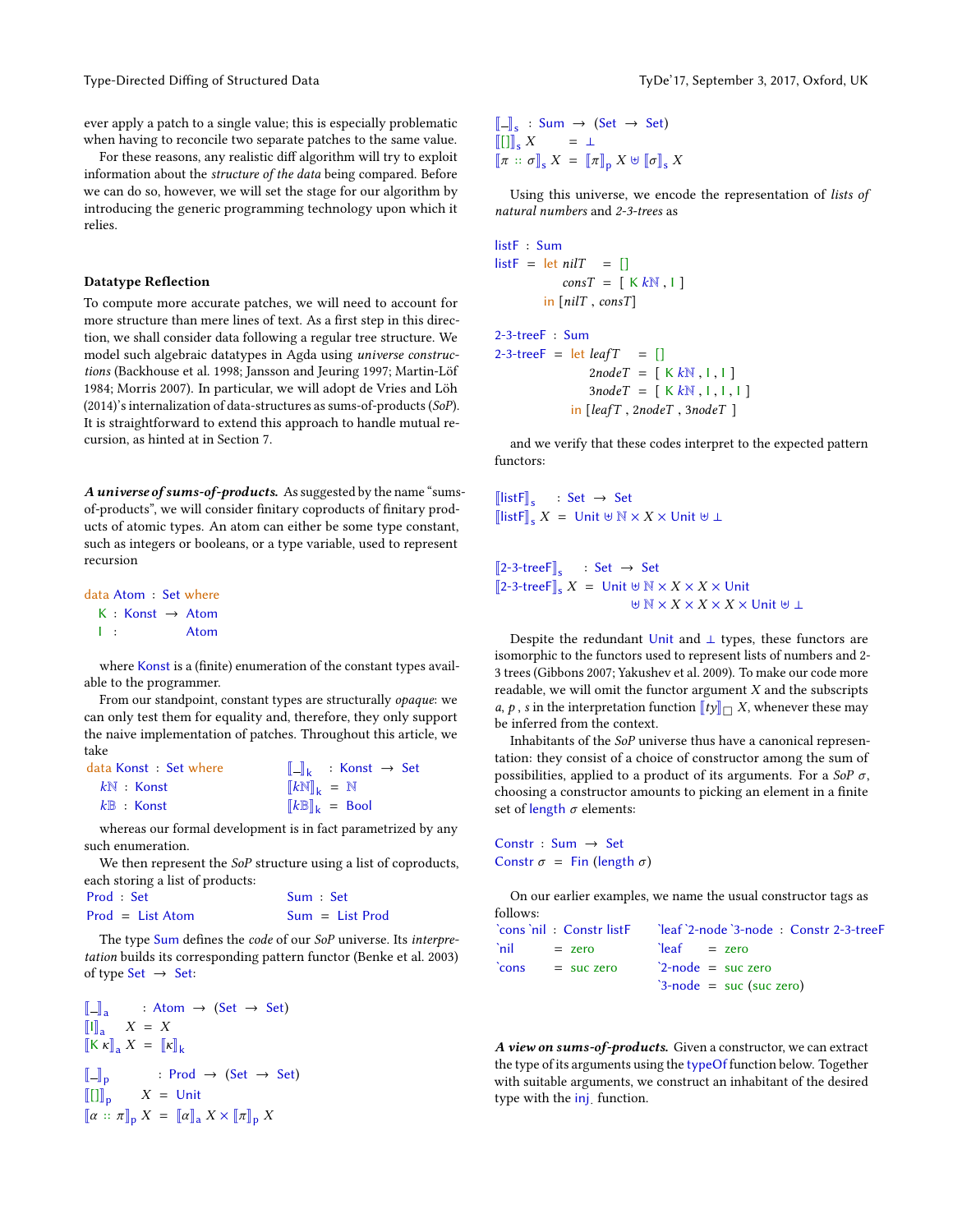```
typeOf : (\sigma : Sum) \rightarrow Constr \sigma \rightarrow Prod<br>typeOf [] ()
typeOf [] ()
typeOf (π :: σ) zero = π<br>typeOf (π :: σ) (que n) = ty
typeOf (\pi :: \sigma) (suc n) = typeOf \sigma n
```

```
inj \Xi : (C : Constr \sigma) \rightarrow [[typeOf \sigma C]<sub>p</sub> A \rightarrow [[\sigma]<sub>s</sub> A
inj_{zero}  p = i1 p\text{inj}_{\text{(suc }i)} p = \text{i2 } (\text{inj}_i p)
```
To witness this isomorphism between the encoded representa-tion and the constructor-based presentation, we define a view [\(McBri](#page-12-13)de [and McKinna 2004;](#page-12-13) [Wadler 1987\)](#page-13-3) that teases apart any value in our SoP universe as a constructor applied to a list of arguments: data SOP :  $\llbracket \sigma \rrbracket_s X \rightarrow$  Set where

```
tag : (C : \text{Constr } \sigma) (p : [\text{typeOf } \sigma C]_p X)\rightarrow SOP (inj<sub>C</sub> p)
sop : {\sigma : Sum} (s : \llbracket \sigma \rrbracket_s X) \rightarrow SOP s
sop \{[]\}()sop \{\pi : \sigma\} (i1 p) = tag zero p
sop {\pi :: \sigma} (i2 s)
   with sop s
...| tag C s' = \text{tag (suc } C) s'
```
We can use this view, for instance, to implement the dual of  $\overline{\mathsf{inj}}_C$ , which will try to *pattern-match* on constructor *i* and return its arguments, if possible.

match.  $\cdot$  : (*C* : Constr σ) → [[σ]<sub>s</sub> *X* → Maybe [[typeOf σ C]<sub>p</sub> match $_C$  s with sop s ...| tag C' p with  $C = C'$ ...| true = just  $p$ ...| false = nothing

Tying the knot. The SoP provides us with a first-order language for describing pattern functors. To represent actual data-structures, we must tie the knot and construct the least fixpoint of such functors:

data Fix ( $\sigma$  : Sum) : Set where  $\langle \_ \rangle : [\![\sigma]\!]_{\mathsf{s}}$  (Fix  $\sigma$ )  $\rightarrow$  Fix  $\sigma$ 

We can now define the *list* and  $2-3$ -tree data-structures as follows: list : Set

```
list = Fix listF2-3-tree : Set
2-3-tree = Fix 2-3-treeF
```
Moreover, we can also define constructors for list in terms of the tags we defined earlier:

nil : list  $\text{nil} = \langle \text{inj}_{\text{nil}} \rangle \text{tt}$  $cons : \mathbb{N} \to list \to list$ cons  $x \, xs = \langle inj_{cons} (x , xs , tt) \rangle$ 

Defining leaf, 2-node and 3-node in a similar way lets one easily write some values as if they were values of datatypes defined directly in Agda:

l0 : list  $l0 = \text{cons } 8 \text{ (cons } 13 \text{ (cons } 21 \text{ (cons } 34 \text{ nil)}))$ t0 : 2-3-tree  $t0 = 3$ -node 1 leaf (2-node 2 leaf leaf) (2-node 3 leaf leaf)

## <span id="page-3-0"></span>3 Functorial Changes

In Section [2,](#page-1-1) we specified patches through an abstract interface and presented a simple implementation. In the following sections, we will give an intensional model of such a theory for the datastructures described by the SoP universe. To do so, we first consider a single layer of datatype, ie. a single application of the datatypes pattern functor. In Section [4,](#page-6-0) we extend this treatment to recursive datatypes, essentially by taking the fixpoint of the constructions we present in this section. Throughout this section, we consider two structured values:

 $t_1 = 2$ -node 1 (2-node 3  $v_1 x$ ) y

 $t_2 = 2$ -node 2 (3-node 3  $w_1 x' w_2$ ) y<br>These two trees are depicted in Figure

These two trees are depicted in Figure [1a](#page-5-0) and Figure [1c](#page-5-0) respectively. The figures show that we will draw our  $2-3$ -trees using black nodes to represent a 2-node and white nodes to represent a 3-node. We have replaced the indetermined subtrees (such as  $x$ ,  $y$  and  $v_1$ ) with labelled leaves in our figures.

How should we represent the transformation mapping  $t_1$  into  $t_2$ ? Traversing the trees from their roots, we see that on the outermost level they both consist of a 2-node, yet the fields of the source and destination nodes are different: the first field is modified from a 1 to a 2; the third field  $y$  is the same, and can be copied from the source to destination, but the second field is modified. Inspecting the second argument of 2-node in greater detail we can see that at this level, the constructor has changed from a 2-node to a 3-node. We have many different ways to continue recursively. In this example, we assume that the fields of two subtrees are modified in the following way: the integer 3 is simply copied from the source to the destination; the source subtree  $v_1$  is *deleted*; the destination subtree  $w_1$  and  $w_2$  are inserted; and finally, the source subtree  $x$  is modified to construct a new subtree  $x'$ . All of this is depicted graphically in Figure [1b.](#page-5-0)

This graphical notation enables us to make a couple of observations before delving into the formal treatment. We will begin by sketching its intended semantics. First, we remark that the structure of a patch closely follows the structure of the trees on which it operates. For instance, the head constructors of  $t_1$  and  $t_2$  being identical, the resulting patch should preserve this sharing – as the figure suggests. Second, when two subtrees are absolutely identical – as is the case for the subtree  $y$  – the resulting patch does not need to store any data and merely record the fact that this data should be copied from the source to the destination without modification, depicted by the cloud that 'hides' information about the specific values involved. Third, being opaque, distinct atoms – such 1 in  $t_1$ and 2 in  $t_2$  – cannot be decomposed further. Instead, we record their difference using the a trivial patch we saw in the previous section, ie. as a pair of source and destination values. This is depicted by the diamond storing both 1 and 2 as the leftmost child of our patch.

Finally, and more interestingly, a patch may transform one constructor into another – as we have seen after matching the outermost nodes of  $t_1$  and  $t_2$ . At that point, we need to decide how to continue transforming the various subtrees of the two values involved. We will refer to such a choice of association between the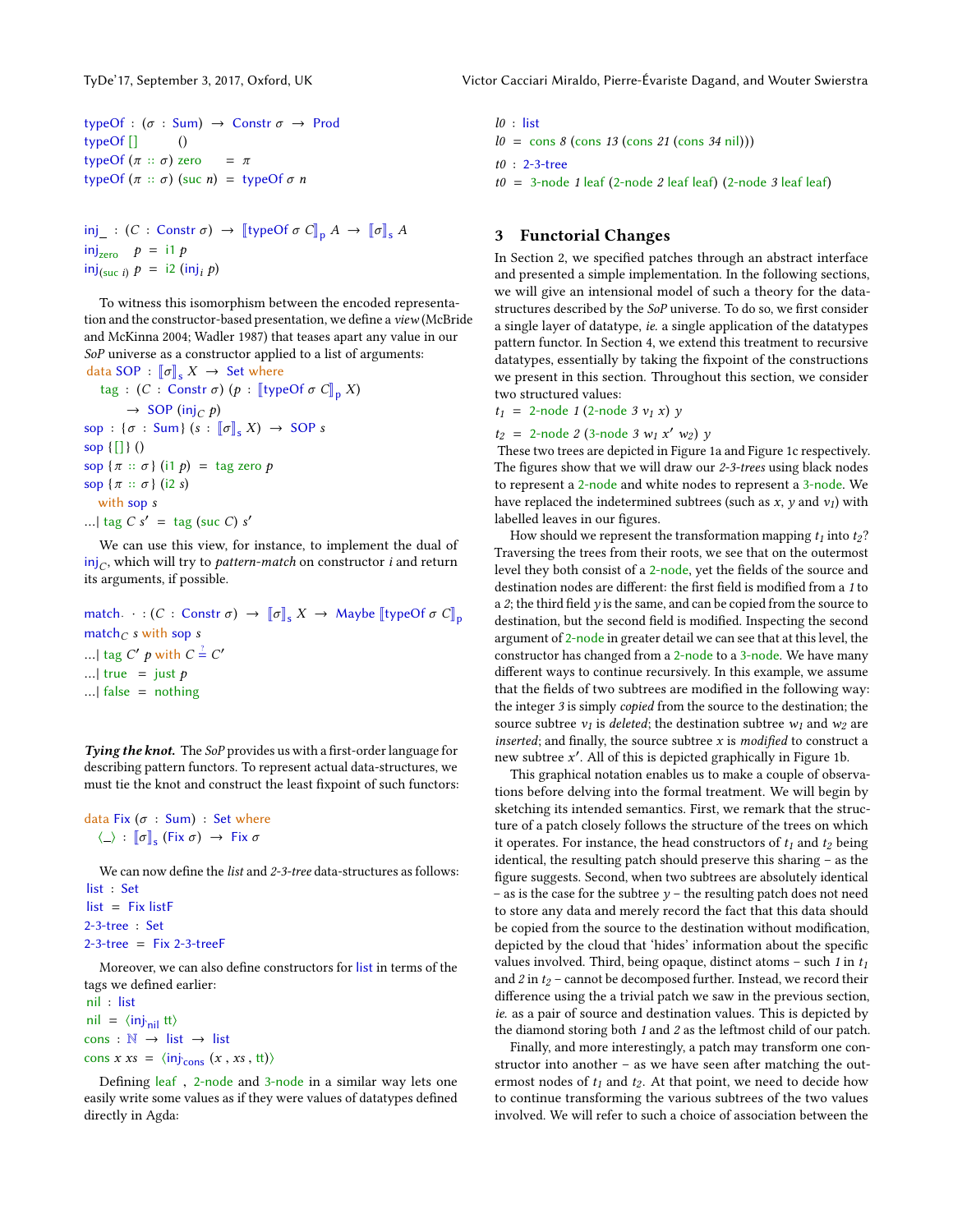Type-Directed Diffing of Structured Data Type-17, September 3, 2017, Oxford, UK

constructor fields of the source value and the constructor fields of the destination value as an alignment. Here we chose to copy the value 3, and recursively continue with the two subtrees x and  $x'$ . The other subtrees are either deleted from the source  $(v_1)$  or inserted into the destination ( $w_1$  and  $w_2$ ). In the figure, we have tried to visualize this by taking the fields of the 2-node on the left and the fields of the 3-node on the right. When we choose to associate two fields from the source and destination, we draw a line between them. The first and third fields of the source are associated with the first and third fields of the destination respectively. For each such association, we either copy the values if they are the same (such as for 3) or pair them if they are different (such as  $x$  and  $x'$ ). Any remaining subtrees from the source are deleted (as is the case for  $v_1$ ); any remaining subtrees from the destination are inserted (as is the case  $w_1$  and  $w_2$ ).

This example shows that any definition of patches must handle the coproduct structure and the product structure of our universe separately. The coproduct structure of our patches records changes to constructors; the product structure of our patches records how to align the constructor fields of the coproducts. This distinction is reflected in the definition of patch application, which will follow this phase separation. Namelly, Spines and Alignments will be used to handle changes on the sums and products of the universe, respectively.

#### <span id="page-4-0"></span>Spines

The first part of our algorithm handles the sums of the SoP universe. Given two values,  $x$  and  $y$ , it computes the *spine*, capturing the largest common coproduct structure. We distinguish three possible cases:

- $\bullet~$  x and  $y$  are fully equal, in which case we copy the full values regardless of their contents. Figure [2a](#page-5-1) depicts how an entire subtree t is copied from the source to the destination.
- *x* and *y* have the same constructor *ie.*  $x = inj_C px$  and  $y = inj_C py$  – but some subtrees of x and y are distinct, in which case we copy the head constructor and handle all arguments pairwise. Figure [2b](#page-5-1) illustrates this treatment of values built from equal constructors.
- $x$  and  $y$  have distinct constructors, in which case we record a change in constructor and a choice of the alignment of the source and destination's constructor fields (Figure [2c\)](#page-5-1).

The datatype S, defined below, formalizes this description. The three cases we describe above correspond to the three constructors of S. When the two values are not equal, we need to represent the differences somehow. If the values have the same constructor (Fig-ure [2b\)](#page-5-1) we need to reconcile the fields of that constructor whereas if the values have different constructors (Figure [2c\)](#page-5-1) we need to reconcile the products that make the fields of the constructors. We parametrized the data type <sup>S</sup> by a relation between products, Al, that describes what to do with the different fields, and a predicate  $At$ , that describes what to do with the paired fields in case we have the same constructor.

data <sup>S</sup> (At : Atom <sup>→</sup> Set) (Al : Prod <sup>→</sup> Prod <sup>→</sup> Set) (σ : Sum) : Set where Scp : <sup>S</sup> At Al σ Scns : (<sup>C</sup> : Constr σ ) <sup>→</sup> All At (typeOf σ <sup>C</sup>) <sup>→</sup> <sup>S</sup> At Al σ Schg : (C<sup>1</sup> <sup>C</sup><sup>2</sup> : Constr ty) <sup>→</sup> Al (typeOf ty C1) (typeOf ty C<sup>2</sup> ) <sup>→</sup> <sup>S</sup> At Al σ

The Scp constructor simply records that the tree is unchanged The Scns constructor records that the first constructor is the same in both trees, so we take the arguments of both subtrees and zip them together. Here the function All lifts the predicate At to work on the fields of both constructors. We ommit its definition. Finally, the Schg constructor records a change to the outermost constructor.

Recall the spine shown in Figure [1b.](#page-5-0) We could represent it using a value of type S as:

$$
s =
$$
 Sens 2-node ( $p$ , Schg 2-node 3-node  $a$ , Scp)

For  $p$  and  $a$  with appropriate types.

Note that the Al parameter, which handles products, needs to be a relation: if a constructor changes, the products of arguments may be of different arity and type. The example in Figure [1b](#page-5-0) shows this situation. There we see that a black node has three fields, whereas a white node has four. As a result, we cannot assume that when a constructor changes, we have exactly the same number of constructor fields. The Spine itself, though, is defined for a single type: we are only interested in diffing elements of the same type, hence, the outermost coproduct structure shall always be the same.

We gave a very intensional description of what a spine consists of, but we are in fact interested in how to interpret these spines – that is, what do they mean. Below we interpret a spine as a partial function. This is also called the application function of a spine, as it describes the action a spine has on a particular value.

To do so, we require argument functions specifying how to handle both the atoms,  $doAt$ , and the underlying product structure, doAl. We proceed by matching the spine and argument tree, yielding the following definition in applicative style [\(McBride and](#page-12-14) [Paterson 2008\)](#page-12-14).

```
apply-S : (doAt : At \alpha \rightarrow [\alpha]_a \rightarrow \text{Maybe } [\alpha]_a)\rightarrow (doAl : Al \pi_2 \pi_1 \rightarrow [\pi_2]_p \rightarrow Maybe [\pi_1]_p)
              \rightarrow S At Al \sigma \rightarrow [\![\sigma]\!]_s \rightarrow Maybe [\![\sigma]\!]_sapply-S doAt doAl Scp x = just x
apply-S doAt doAl (Schg i j p) x with sop x
...| tag cx dx with cx = i...| false = nothing<br>...| true = inj, \lll= inj<sub>i</sub> \ll doAl p dx
apply-S doAt doAl (Scns i ps) x with sop x...| tag cx dx with cx = i...| false = nothing<br>...| true = inj, \lll= inj<sub>i</sub> \ll sAll doAt ps
   where
        sAll : (doAt : At \alpha \rightarrow [\alpha]]_a \rightarrow \text{Mape} [\alpha]_a)<br>
MAt \pi \rightarrow [\pi] \rightarrow \text{Mape} [\pi]\rightarrow All At \pi \rightarrow [\![\pi]\!]_p \rightarrow Maybe [\![\pi]\!]_p
```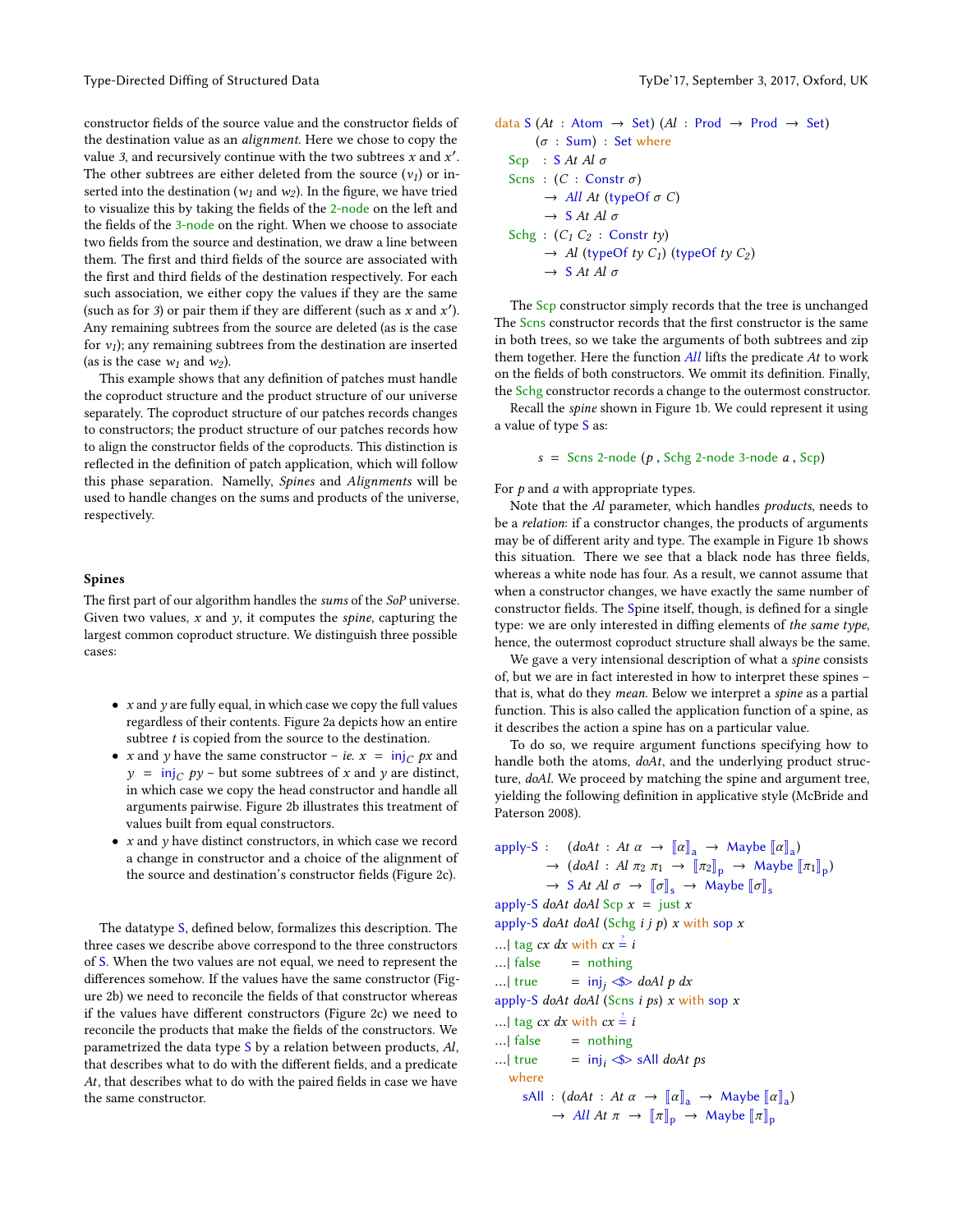<span id="page-5-0"></span>

Figure 1. Two trees,  $t1$  and  $t2$ , and their difference.

We distinguish three possible cases. In the first case, Scp, we can copy over the argument tree without inspecting it. In the second case, Schg, we check whether or not the argument is built from the expected constructor. If so, we process the underlying product structure and reassemble a new tree using  $\mathsf{inj}_j;$  if not, the application fails and returns nothing. Finally in the case for Scns, we once again check if the argument is built from the constructor we are expecting. If so, we map doAt over the pairs of atoms, corresponding to the constructors field. If this succeeds, we can construct a new tree using  $\text{inj}_i$ ; if this fails, the entire application returns nothing.

<span id="page-5-1"></span>

(a) Scp: copy of identical trees



(b) Scns: sharing of identical constructors



(c) Schg: change of distinct constructors

Figure 2. Spines, graphically

#### Alignment

Whereas the previous section showed how to match the constructors of two trees, we still need to determine how to continue diffing the products of data stored therein. At this stage in our construction, we are given two heterogeneous lists, corresponding to the fields associated with two distinct constructors. As a result, these lists need not have the same length nor store values of the same type. In the example in Figure [1,](#page-5-0) we compare two subtrees built from different constructors. To do so, we need to decide how to line up the constructor fields of the source and destination. We shall refer to the process of reconciling the lists of constructor fields as solving an alignment problem.

Our approach is inspired by the existing algorithms computing the edit distance between two strings. When comparing two text files, the diff utility computes an *edit script*, that is, a sequence of operations that copy lines from the source to the destination file, insert new lines in the destination file, or discard lines from the source file. There are many different choices of edit script for any two files. One extreme example would be to delete all the lines from the source file and insert each line from the destination file. In practice, however, the diff utility minimizes the number of insertions and deletions, copying information whenever it can.

Finding a suitable alignment between two lists of constructor fields amounts to finding a suitable edit script, that relates source fields to destination fields. The Al data type below describes such edit scripts for a heterogeneously typed list of atoms. These scripts may insert fields in the destination (Ains, Figure [3c\)](#page-6-1), delete fields from the source (Adel, Figure [3b\)](#page-6-1), or associate two fields from both lists (AX, Figure [3a\)](#page-6-1). Each of the illustrations in Figure [3](#page-6-1) shows how a large alignment (delineated by the dashed lines) can be decomposed into a smaller recursive alignment (delineated by the inner box labelled Al). Depending on whether the alignment associates the heads, deletes from the source list or inserts into the destination, the smaller recursive alignment has shorter lists of constructor fields at its disposal.

data Al (At : Atom  $\rightarrow$  Set) : Prod  $\rightarrow$  Prod  $\rightarrow$  Set where<br>A0 :  $\rightarrow$  Al At [] [] A0 :  $\rightarrow$  Al At [] [] AX : At  $\alpha \rightarrow$  Al At  $\pi_2 \pi_1 \rightarrow$  Al At  $(\alpha :: \pi_2) \ (\alpha :: \pi_1)$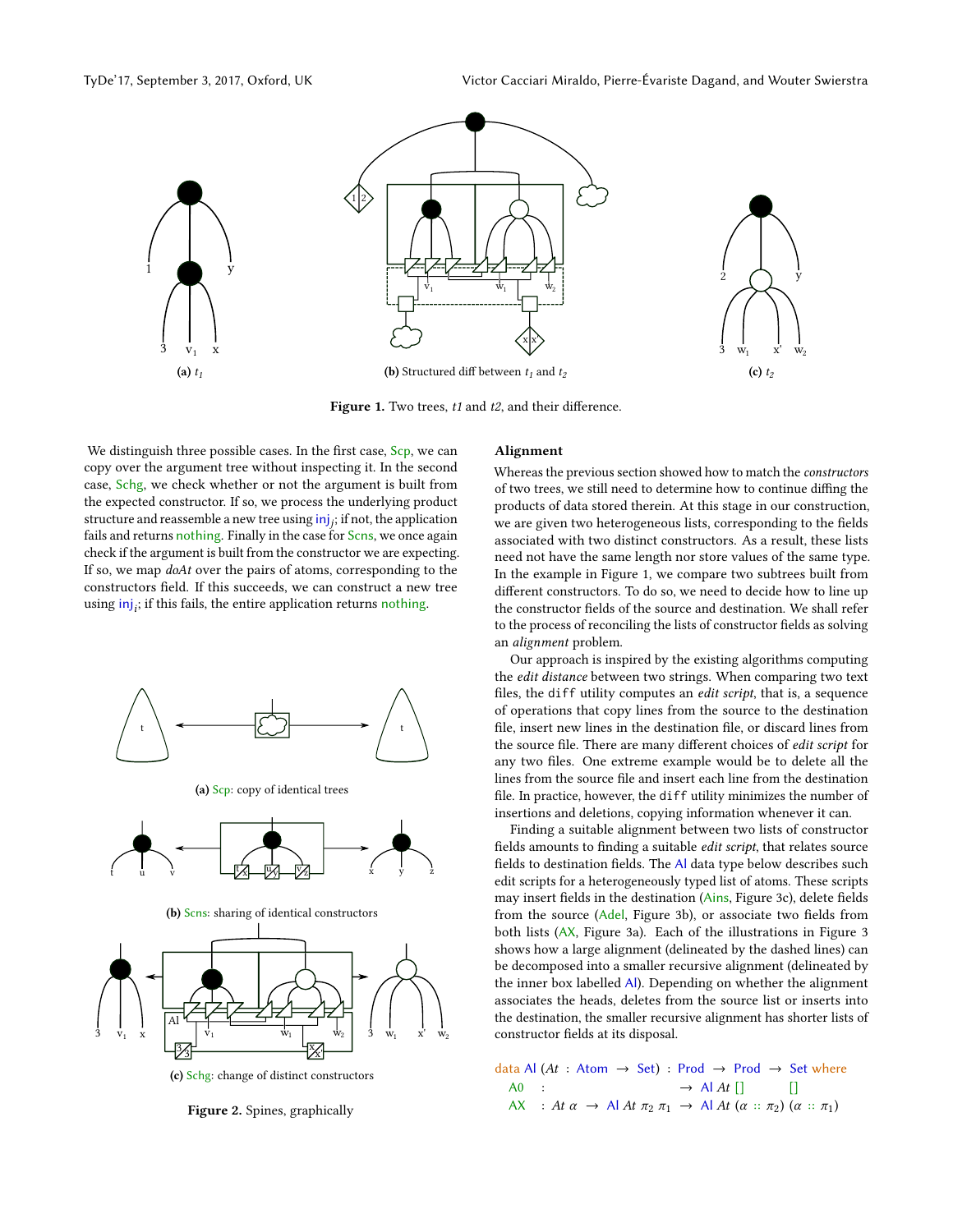Type-Directed Diffing of Structured Data Type-17, September 3, 2017, Oxford, UK

<span id="page-6-1"></span>

(a) AX: sharing of a sub-tree



(b) Adel: deletion of a source sub-tree

Figure 3. Alignments, graphically



(c) Ains: insertion of a destination sub-tree

$$
\begin{array}{lcl}\n\text{Adel} : \left[ \left[ \alpha \right]_{\mathbf{a}} \rightarrow \text{Al } At \; \pi_2 \; \pi_1 \rightarrow \text{Al } At \; (\alpha \;:: \; \pi_2) \qquad \pi_1 \\
\text{Ains} : \left[ \left[ \alpha \right]_{\mathbf{a}} \rightarrow \text{Al } At \; \pi_2 \; \pi_1 \rightarrow \text{Al } At \qquad \pi_2 \; (\alpha \;:: \; \pi_1)\n\end{array}
$$

As we did for spines, we once again abstract over the predicate between the underlying atoms,  $At : Atom \rightarrow Set$ .

Note that we require alignments to preserve the order of the arguments of each constructors, thus forbidding permutations of arguments. In effect, the datatype of alignments can be viewed as an intensional representation of (partial) order and type preserving maps, along the lines of McBride's order preserving embed-dings [\(McBride 2005\)](#page-12-15), mapping source fields to destination fields. Provided a partial embedding for atoms, we can therefore interpret alignments into a function transporting the source fields over to the corresponding destination fields, failure potentially occurring when trying to associate incompatible atoms:

$$
apply-Al: (doAt: At \alpha \rightarrow [\![\alpha]\!]_a \rightarrow \text{Maybe} [\![\alpha]\!]_a)
$$
  

$$
\rightarrow \text{Al At } \pi_2 \pi_1 \rightarrow [\![\pi_2]\!]_p \rightarrow \text{Maybe} [\![\pi_1]\!]_p
$$

apply-Al  $d\phi At$  A0  $tt =$  just tt apply-Al doAt (AX p al) (a, ps) with doAt p a | apply-Al doAt al ps ...| just  $a'$  | just  $p' =$  just  $(a', p')$  $\overline{\phantom{a}}$ ... $\vert$  =  $\vert$  = nothing<br>on the Al do At (Ains a al) bount apply-Al doAt (Ains a al) ps with apply-Al doAt al ps ...| just  $ps' =$  just  $(a, ps')$ ...| nothing  $=$  nothing apply-Al doAt (Adel  $a_1$  al)  $(a_2, ps)$  with  $a_1 \stackrel{?}{=} a_2$ ...| false = nothing ... | true = apply-Al  $d\omega A t$  al ps

The definition is unremarkable. It proceeds by straightforward induction on the alignment. When the alignment specifies that a source field is inserted, we perform the remaining alignment, before inserting the new field. When an existing field should be deleted, we need to check that current the value at the 'head' of the list of constructor fields equals the value we are expecting. If so, we delete it and recurse; otherwise the application fails.

#### Atoms

Having dealt with the coproduct structure through the spine S, and with the product structure therein through the alignments Al, we are left with atoms. For the moment, we focus on non-recursive datatypes and parameterized our construction with respect to a type  $P : Set$  of patches for the recursive argument  $Rec : Set$ . In later sections, we will show how to tie this recursive knot.

data At (P : Set) : Atom → Set where  
set : Trivial<sub>K</sub> 
$$
\kappa
$$
 → At P (K  $\kappa$ )  
fix : P → At P I

On opaque types, we follow the trivial patch definition of  $(2.1)$ , define  $Trivial<sub>K</sub>$  as the diagonal interpretation of the constant types. Recall that Patch $\Lambda$  A =  $A \times A$ .

Trivial<sub>K</sub> : Konst 
$$
\rightarrow
$$
 Set  
Trivial<sub>K</sub>  $\kappa$  =  $\text{Patch}_{\Delta} [x]_k$ 

apply-K : Trivial<sub>K</sub>  $\kappa \to \llbracket \kappa \rrbracket_k \to \text{Maybe } \llbracket \kappa \rrbracket_k$ apply-K =  $apply_A$ 

Now, given an application function for  $P$ , we can define an application function for atoms:

apply-At :  $(dof: P \rightarrow X \rightarrow \text{Maybe } X) \rightarrow \text{At } P \alpha \rightarrow [\alpha]_a$  $\rightarrow$  Maybe  $\llbracket \alpha \rrbracket$ <sub>a</sub> X apply-At *doP* (set *k*)  $x =$  apply-K *k*  $x$ apply-At doP (fix p)  $x =$  doP p x

In the following section, we will instantiate this parameter  $P$  to the handle data types recursively.

## <span id="page-6-0"></span>4 Fixpoint of Changes

In the previous section, we presented patches describing changes to the coproducts, products, and atoms of our SoP universe. This development, however, was parametrized over the treatment of recursive subtrees: it handles a single layer of the fixpoint construction, but does not yet recurse. In this section, we tie the knot and define patches describing changes to arbitrary recursive datatypes. Throughout the remainder of this section, we will consider patches on a fixed code from our SoP universe,  $\mu\sigma$ .

To represent generic patches on values of Fix  $\mu\sigma$ , we will define two mutually recursive data types  $\mathsf{Al}\mu$  and Ctx. The semantics of both these datatypes will be given by defining how to *apply* them to arbitrary values:

• Much like alignments for products, a similar phenomenom appears at fixpoints. When comparing two recursive structures, we can insert, remove or modify constructors. We will use  $Al\mu$ : Set to specify these edit scripts at the constructorlevel. Its application function has type: apply-Al $\mu$  : Al $\mu \rightarrow$  Fix  $\mu\sigma \rightarrow$  Maybe (Fix  $\mu\sigma$ )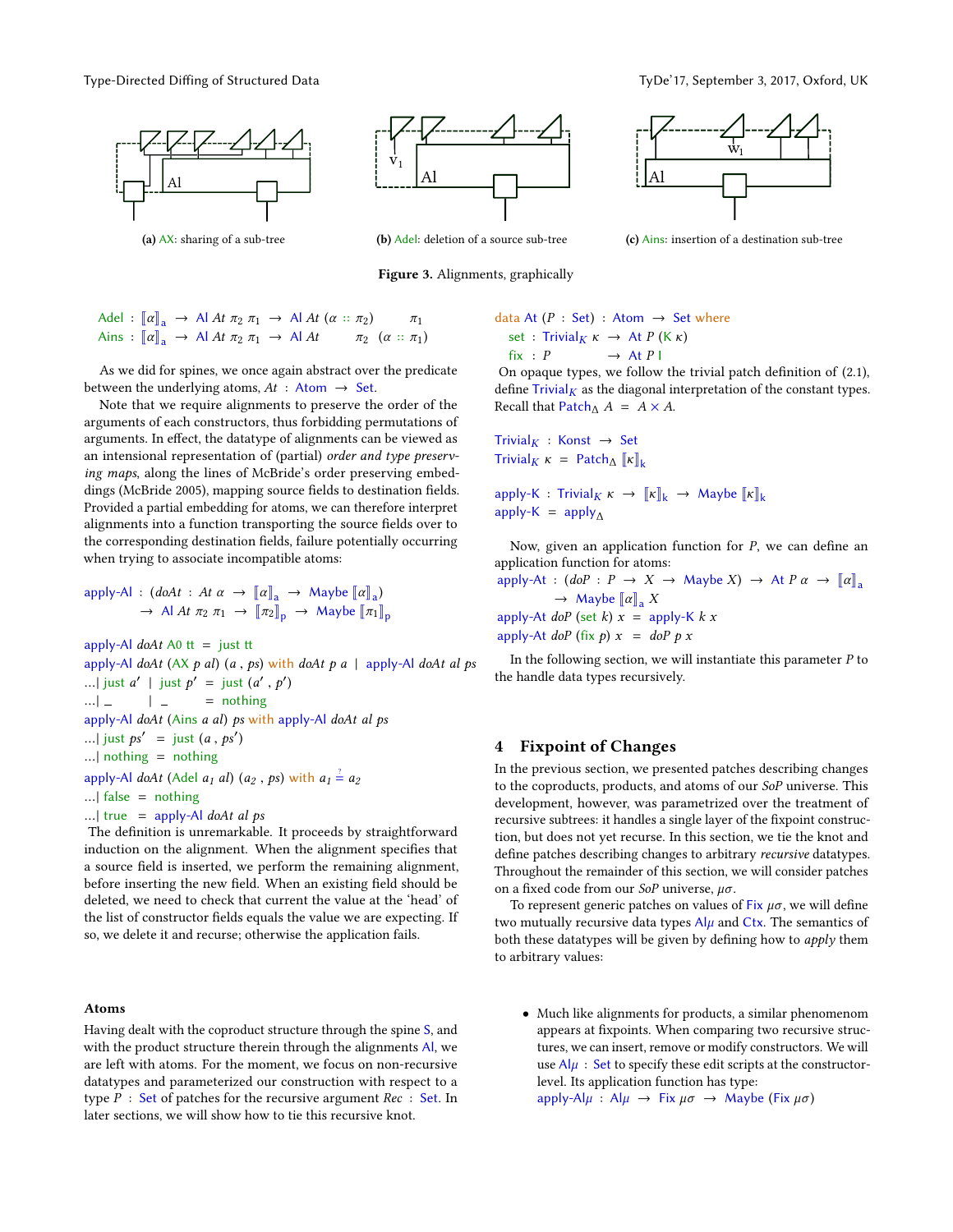• Whenever we choose to insert or delete a recursive subtree, we must specify where this modification takes place. To do so, we will define a new type  $Ctx$  : Prod  $\rightarrow$  Set, inspired by zippers [\(Huet 1997\)](#page-12-16), to navigate through our data-structures. A value of type Ctx  $\pi$  selects a single atom I from the product of type  $\pi$ . We can use Ctx  $\pi$  to specify both insertions and deletions:

 $insCtx : Ctx \pi \rightarrow Fix \mu\sigma \rightarrow Maybe \llbracket \pi \rrbracket_p$ delCtx : Ctx  $\pi \to \llbracket \pi \rrbracket_p \to \text{Map}$  (Fix  $\mu\sigma$ )

We will now define both these data types and their associated application functions more precisely.

#### <span id="page-7-1"></span>Aligning Fixpoints

Modeling changes over fixpoints closely follows our definition of alignments of products. Instead of inserting and deleting elements of the product we insert, delete or modify constructors. Our previous definition of spines merely matched the constructors of the source and destination values – but never introduced or removed them. It is precisely these operations that we must account for here.

The  $Al\mu$  datatype has three constructors: spn, ins, and del: data  $Al\mu$  : Set where

spn : S At $\mu$  (Al At $\mu$ )  $\mu\sigma \rightarrow$  Al $\mu$ ins :  $(C : \text{Constr } \mu\sigma) \rightarrow \text{Ctx } (\text{typeOf } \mu\sigma C) \rightarrow \text{Al}\mu$ del :  $(C : \text{Constr } \mu\sigma) \rightarrow \text{Ctx } (\text{typeOf } \mu\sigma C) \rightarrow \text{Al}\mu$ 

The first constructor, spn, does not perform any new insertions and deletions, but instead records a spine and an alignment of the underlying product structure. This closely follows the patches we have seen in the previous section. To insert a new constructor, ins, requires two pieces of information: a choice of the new constructor to be introduced,  $C$ , and the fields associated with that constructor. Note that we only need to record all but one of the constructor's fields, as represented by a value of type Ctx (typeOf  $\mu\sigma$  C). We have tried to visualize this situation in Figure [4b:](#page-7-0) to transform the tree  $u$  on the left into the larger tree on the right, we introduce a new 3-node. The information stored in the patch records how to associate  $u$  with one of the subtrees of the new node, together with the remaining constructor fields  $(a,b,$  and  $c)$ . The situation for deletion in Figure [4c](#page-7-0) is analogous.

The interpretation of these codes is given below: apply-Al $\mu$  : Al $\mu \rightarrow [\![\sigma_1]\!] \rightarrow$  Maybe  $[\![\sigma_2]\!]$ 

apply-Al $\mu$  (spn s)  $x =$  apply-S (apply-Al doAt) s x apply-Al $\mu$  (ins C  $\partial$ ) x with insCtx  $\partial$  x  $\ldots$  | nothing = nothing ... | just  $x' = \langle \text{inj}_C x' \rangle$ 

apply-Al $\mu$  (del C  $\partial$ )  $\langle x \rangle$  with sop x

- ... | tag  $C_1 p_1$  with  $C = C_1$
- 
- ... | false = nothing<br>... | true = delCtx  $\partial p_1$

... | true = delCtx  $\partial p_1$ <br>In the spn case, we call the application functions defined for spines and alignments that we saw previously. Most of the hard work handling deletions and insertions is done by the insCtx and delCtx, that we shall cover shortly.

<span id="page-7-0"></span>





Figure 4. Recursive alignments, graphically

#### Choosing a Subtree

Our definition of insertion and deletions relies on identifying one recursive argument among the product of possibilities. To model this accurately, we define an indexed zipper to identify a recursive atom (indicated by a value of type I) amongst a product of atoms: data  $Ctx$  : Prod  $\rightarrow$  Set where

here: Al
$$
\mu \rightarrow All \llbracket - \rrbracket_a \pi \rightarrow \text{Ctx } (\perp, \pi)
$$
  
there:  $\llbracket x \rrbracket$ 

there :  $[\![\alpha]\!]_a \to Ctx \pi \to Ctx (\alpha, \pi)$ <br>he constructor here designates the first subtr

The constructor here designates the first subtree; the constructor there skips the head and recurses. Note that Ctx is defined mutually recursively with  $\mathsf{Al}\mu$ . Whenever we select the subtree on which to recurse, we require a value of type  $Al<sub>\mu</sub>$  describing to to proceed.

To complete the definition of patch application given above, we still need to define insertions and deletions on these contexts. To insert a new constructor, we exploit the value of type Ctx we are given to determine where to plug in source tree:

insCtx : Ctx  $\pi \to \text{Fix } \mu\sigma \to \text{Maybe } [\![\pi]\!]_p$ 

insCtx (here spmu atmus)  $x = (-:: \text{atmus}) \leq x$  apply-Al $\mu$  spmu  $x$  insCtx (there atmu  $\partial$ )  $x = (\text{atmu} :: ...) \leq x$  insCtx  $\partial x$ insCtx (there *atmu ∂*)  $x = (atmu :: )$   $\iff$  insCtx *∂ x*<br>Once we have encountered the here constructor, we recursively call apply- $\mathsf{Al}\mu$ .

Conversely, upon deleting a constructor from the source structure, we exploit Ctx to indicate find the subtree that should be used for the remainder of the patch application, discarding all other constructor fields:

delCtx : Ctx  $\pi \rightarrow [\![\pi]\!]_p \rightarrow$  Maybe (Fix  $\mu\sigma$ ) delCtx (here spmu atmus)  $(x :: p)$  = apply-Al $\mu$  spmu x delCtx (there  $atmu \ \partial$ ) (at :: p) = delCtx  $\partial p$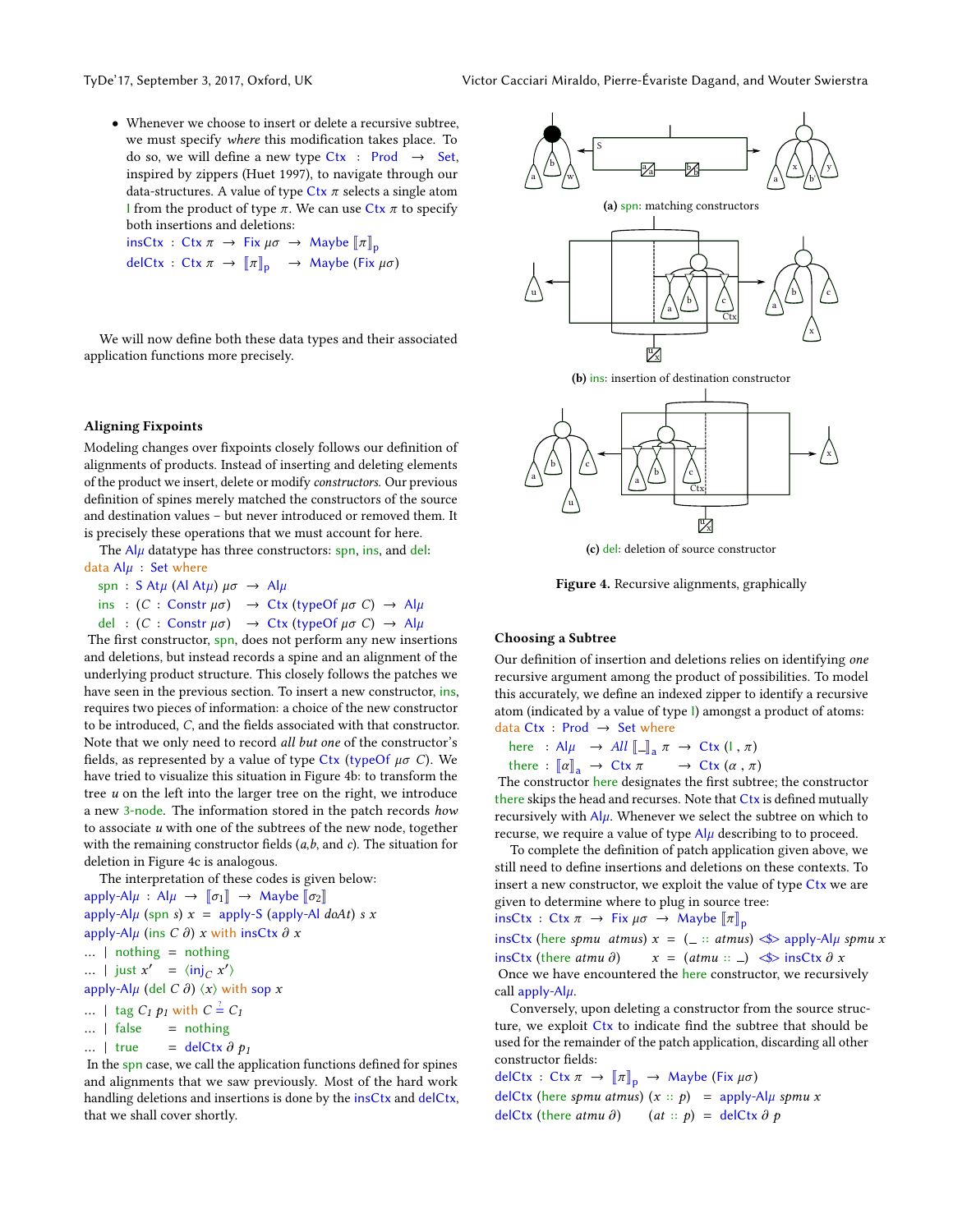This deletion function discards any information we have about all the constructor fields, except for the subtree used to continue the patch application process. This greatly increases the domain of the application function. Nonetheless, we store information about these fields using a Ctx structure to guarantee that our patches are invertible (Section [6\)](#page-10-0). If we were to discard this information, inverting a deletion to produce an insertion would require us to invent the data with which to populate the remaining constructor fields out of thin air.

## Recursive Atoms

Finally, we still need to specify how to handle the atoms. Where our previous definition merely accounted for opaque types, we would like to finally tie the recursive knot. That is, we want to use the datatype  $A|\mu$  defined above, whenever we reach a recursive position. The At type defined at the end of the previous section abstracted over the treatment of recursive variables. We can instantiate it to use our  $\frac{A|\mu|}{\mu}$  type as follows:

At $\mu$  : Atom  $\rightarrow$  Set

#### At $\mu$  = At Al $\mu$

Similarly, the application function on atoms at the end of the previous section abstracted over the handling of recursive variables. By passing in the application function defined above, writing apply-At apply-Al $\mu$ , we can construct the desired application function on atoms. Finally, putting these definitions together, we obtain the type of patches over our  $SoP$  universe  $\mu\sigma$ :

Patchµ : Set Patch $\mu$  = Al $\mu$ apply : Patch $\mu \rightarrow$  Fix  $\mu \sigma \rightarrow$  Maybe (Fix  $\mu \sigma$ ) apply =  $apply-Alµ$ 

Patches do not go wrong: an easily overlooked property of our patch definition is that the destination values it computes are guaranteed to be type-correct by construction. This is unlike the linebased or untyped approaches (which may generate ill-formed val-ues) and similar to earlier results on type-safe differences [\(Lempsink](#page-12-17) [et al. 2009\)](#page-12-17).

Meta-programming  $&$  programming: While this paper focuses on the definition and study of the Agda model, the definition of the Patch $\mu$  datatype is also of interest to programmers of the nondependent kind: we may specialize – through partial evaluation – the definition of Patch $\mu$  to a specific type described by the SoP universe. In this fashion, we obtain a non-dependent, algebraic datatype describing changes for that specific structure. For example, in the following section, we show that the edit scripts generated by Unix diff can be translated to our generic definition.

#### <span id="page-8-0"></span>Examples

So far, we have presented a data type to model changes in a structured fashion. Before exploring the search space and showing how one can enumerate patches between two values, we shall illustrate our definitions by considering a simple case studie.

Patches of S-expressions To show the full applicability of our approach, let us imagine a simple macro language based on sexpressions, represented by the following datatype:

data SExp = N String

| Lit String | Def String SExp SExp | SExp :> SExp | Nil

We have chosen this language to be as simple as possible. Its primitives are either names (N) or literals. A more accurate account of a more realistic programming language would require several (mutually recursive) data types. While our patches and application functions can be extended to handle such datatypes, we refrain from doing so for now.

Let us start by defining the head function, that returns the head of an s-expression or an error code if the expression is nil. Its definition is shown on the left; the corresponding AST, as an inhabitant of SExp, is shown on the right:

| (defun head (s) | $k1 = Def$ "head" (N "s" $\triangleright$ Nil)                              |
|-----------------|-----------------------------------------------------------------------------|
| (if (null s)    | $(N "if" \triangleright (N "null" \triangleright N "s" \triangleright Nil)$ |
| (error "!?")    | $\triangleright$ (N "error" $\triangleright$ Lit "!?" $\triangleright$ Nil) |
| (car s)         | $\triangleright$ (N "car" $\triangleright$ N "s" $\triangleright$ Nil)      |
| )               | $\triangleright$ Nil)                                                       |
|                 |                                                                             |

Suppose a programmer decides that the error message is uninformative. We can modify the head function accordingly, call its AST  $k2$ :

```
(defun head (s)
 (if (null s)
      (error "empty list")
      (car s)
  ))
```
We can represent the changes that programmer just made using a Patchµ, instantiated to work on our SExp datatype. Doing so enables us to define a patch that only modifies the error message, and nothing else. Reusing our suggestive notation from the introduction, we could write:

```
(defun head (s)
  (if (null s)
      (error {- "!?" -}{+ "empty list" +})
      (car s)
 ))
```
If we compute the patch between these two SExps, this yields a value of type  $Patch\mu$ . Applying this patch, is extensionally equal to the following function:

$$
\begin{aligned}\n\text{app}_{12} : \text{SExp} &\to \text{ Maybe SExp} \\
\text{app}_{12} \left( \text{Def } x \ y \ (z_1 \triangleright z_2 \triangleright (w_1 \triangleright \text{Lit} \text{ "}! \text{ ?} \triangleright w_2) \triangleright z_3) \right) \\
&= \text{just } (\text{Def } x \ y \ (z_1 \triangleright z_2 \\
&\downarrow \quad \downarrow (w_1 \triangleright \text{Lit} \text{ "empty list"} \triangleright w_2) \\
&\downarrow \quad z_3))\n\end{aligned}
$$

 $app_{12}$  = nothing

Here we see that the patch requires the source values to have a certain form. In particular, it maps the string constant "!?" to "empty list".

Interestingly, this patch may also be applied to other values than the original head function defined above. To illustrate this point, consider another modification that might be made to the original head function defined above. Instead of crashing, we might want to raise an exception by calling the function failWith: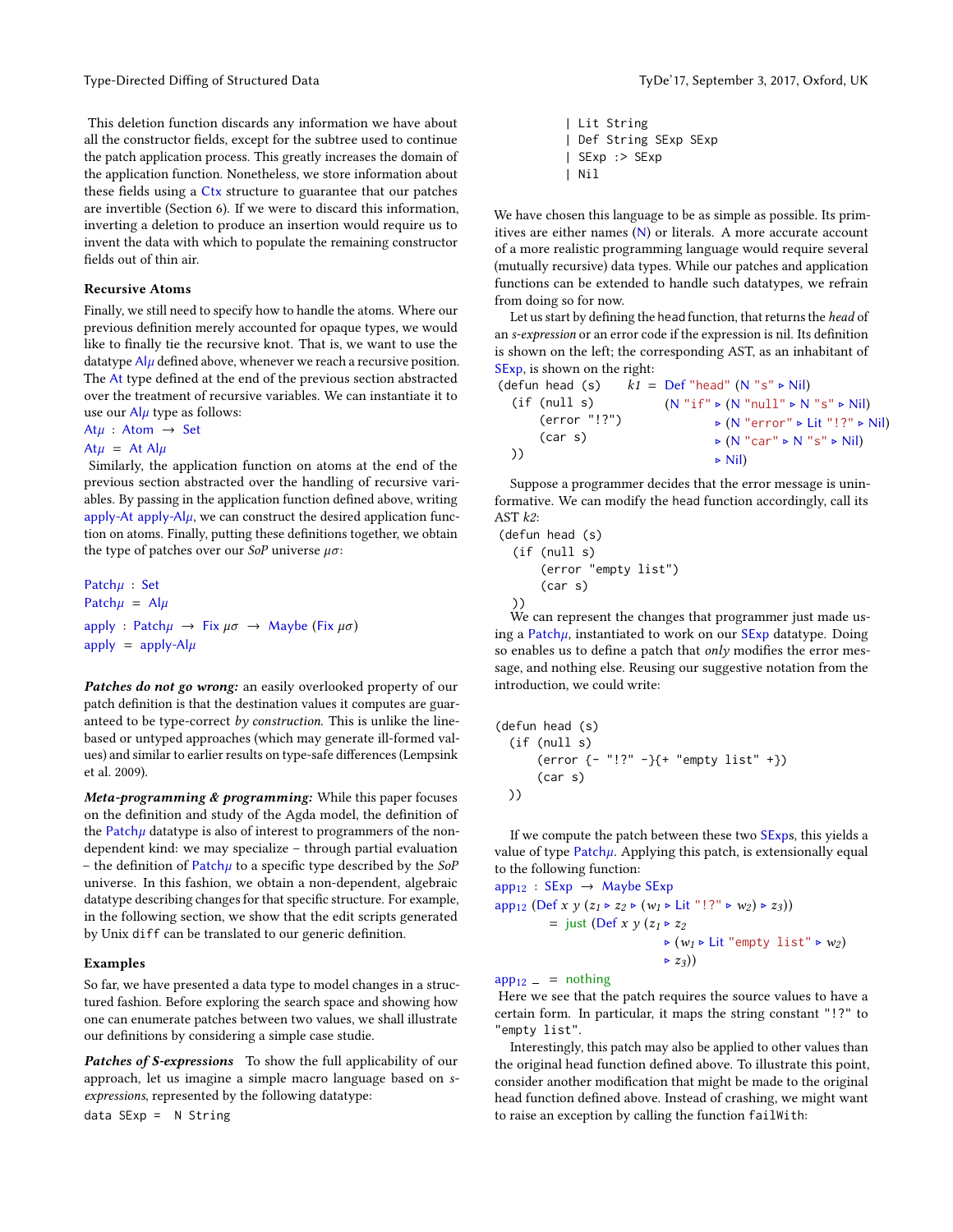```
(defun head (s)
  (if (null s)
      (failWith "!?")
      (car s)
  ))
```
Once again we can compute the patch associated with this change. The corresponding application function,  $app_{13}$ , is extensionally equal to the following definition:  $\rightarrow$  Maybe SE

$$
app_{13}: 5 \text{exp} \rightarrow \text{ maybe } \text{exp}
$$
\n
$$
app_{13} (Def \, x \, y \, (z_1 \triangleright z_2 \triangleright (N \text{ "error" } \triangleright w_1 \triangleright w_2) \triangleright z_3))
$$
\n
$$
= just (Def \, x \, y \, (z_1 \triangleright z_2 \triangleright (N \text{ "failWith" } \triangleright w_1 \triangleright w_2)
$$
\n
$$
\triangleright z_3))
$$

 $app_{13}$  = nothing

In a line based setting, these two changes would produce a con flict when merged: the same line was edited in two different ways. When considering these modifications, however, only affect distinct SExps. As a result, our patches can be merged trivially. It is easy to check that  $app_{12} \bullet app_{13} \equiv app_{13} \bullet app_{12}$ , that is, applying both patches produces the same head function, regardless of the order in which they are applied:

```
(defun head (s)
 (if (null s)
      (failWith "empty list")
      (car s)
 ))
```
## <span id="page-9-0"></span>5 Enumerating Patches

In the previous section, we have devised a typed representation for differences. We have seen that this representation is interesting in and by itself: being richly-structured and typed, it can be thought of as a non-trivial programming language whose denotation is given by the app function. However, as programmers, we are mainly interested in computing patches from a source and a destination.

In the following section, we provide a nondeterministic speci fication of such an algorithm. This approach allows us to remain oblivious to various grammar-specific heuristics we may want to consider in practice, thus focusing our attention on the overall structure of the search space. In particular, we shall strive to identify don't care nondeterminism – for which all choices lead to a successful outcome – from don't know nondeterminism – for which a choice may turn out to be incorrect or sub-optimal.

Since we describe our algorithm in Agda, we model don't know nondeterminism by programming in the List monad. Nondeterministic choice is modelled by list concatenation, which we denote by  $\vert \angle \vert$   $\vert \rangle$   $\vert$ , whereas the absence of valid choice is modelled by the empty list, which we denote by ∅.

Computing the Spine Given any two trees, we have seen in Sec-tion [3](#page-4-0) that a spine represents their longest shared prefix. Computing a spine is thus entirely determined by the source and destination trees, pairing together any distinct subtrees it encounters. We denote the resulting diagonal interpretation  $\llbracket \cdot \rrbracket_{\Box} \times \llbracket \cdot \rrbracket_{\Box}$  by Trivial  $\Box \cdot \cdot$ . This notational device allows us to distinguish patches consisting of a pair of a source and a destination value from routine usage of pairs.

spine :  $\llbracket \sigma \rrbracket \rightarrow \llbracket \sigma \rrbracket \rightarrow S$  Trivial<sub>a</sub> Trivial<sub>p</sub>  $\sigma$ spine x y with  $x = y$  | sop x | sop y ...| true  $| = | =$   $| =$   $| =$   $Scp$ ...| false | tag cx dx | tag cy dy = if  $cx \stackrel{?}{=} cy$ then Scns  $cx$  (zip<sub>p</sub> dx dy) else Schg cx cy (dx , dy)

The call spine  $x$   $y$  first checks if  $x$  and  $y$  are equal. If so, this amounts to performing a blind copy between source and destination. If the constructors are equal, then their respective arguments shall be compared pairwise. If the constructors are distinct, we record the constructor change, from the former to the latter, and their respective arguments must be aligned.

**Enumerating Alignments** Conversely, there are many ways to align two heterogeneous lists in a type-preserving manner. In fact, this is a typed counterpart to the common subsequence problem solved by the Unix diff tool, which tries to minimize the number of insertions or deletions of lines of text.

However, minimizing insertions or deletions in absolute terms may yield sub-optimal results when considering data-structures. Indeed, deleting a large, shared subtree so as to enable the copy of several trivial atoms is unlikely to be more useful than the patch that copies the shared subtree at the expense of some minor modi fications. There is a significant body of work studying various edit distances for structured data: we refer our reader to [Bille](#page-12-18) [\(2005\)](#page-12-18) for a survey of the field. There is however a general trend in adopting structure-specific metrics, depending in the semantics of the data [\(Autexier 2015\)](#page-12-19). Therefore, rather than commit to a particular edit-distance in the specification of algorithm, we shall consider any valid alignment in a don't know nondeterministic manner.

The align<sup>∗</sup> function thus consists in enumerating all the possible type-preserving edit-scripts for two heterogeneous lists:

```
align<sup>*</sup>: {\pi_2 \pi_1: Prod} [\![\pi_2]\!]_p \rightarrow [\![\pi_1]\!]_p\rightarrow List (Al Trivial<sub>a</sub> \pi_2 \pi_1)<br>align<sup>*</sup> tt tt = return
                                            = return A0
align<sup>*</sup> <sup>tt</sup> (a_2, p_2) = Ains a_2 \ll align<sup>*</sup> <sup>tt</sup> p_2align<sup>*</sup> (a_1, p_1) tt = Adel a_1 \ll \text{align}^* p_1 tt
align* {\alpha_1 :: \pi_2} {\alpha_2 :: \pi_1} (a_1, p_1) (a_2, p_2)
     with \alpha_1 \stackrel{?}{=} \alpha_2...| true = AX (a_1, p_1) \ll \text{align}^* p_1  p_2<br>\ll > \text{Adel } a_1 \ll > \text{align}^* p_1 (a_2, p_2)\ll> align<sup>*</sup> p_1 (a<sub>2</sub>, p_2)
\langle \rangle> Ains a_2<br>... | false = Adel a_1\iff align<sup>*</sup> (a_1, p_1) p_2...| false = Adel a1 <$> align∗ p1 (a2 , p2 )
                \langle \rangle Ains a_2 \quad \langle \rangle align<sup>*</sup> (a_1, p_1) p_2
```
By focusing on type-preserving edit-scripts, the enumeration function need only consider alignments that relate atoms of the same type. It is nonsensical to even try to relate, say, a boolean with a natural number. Unlike the untyped approach, the type-directed approach enables us to exploit the discriminating power of types to efficiently guide the exploration of the search space.

Provided an enumeration function for type variables, doP, we can enumerate the possible ways of handling atoms: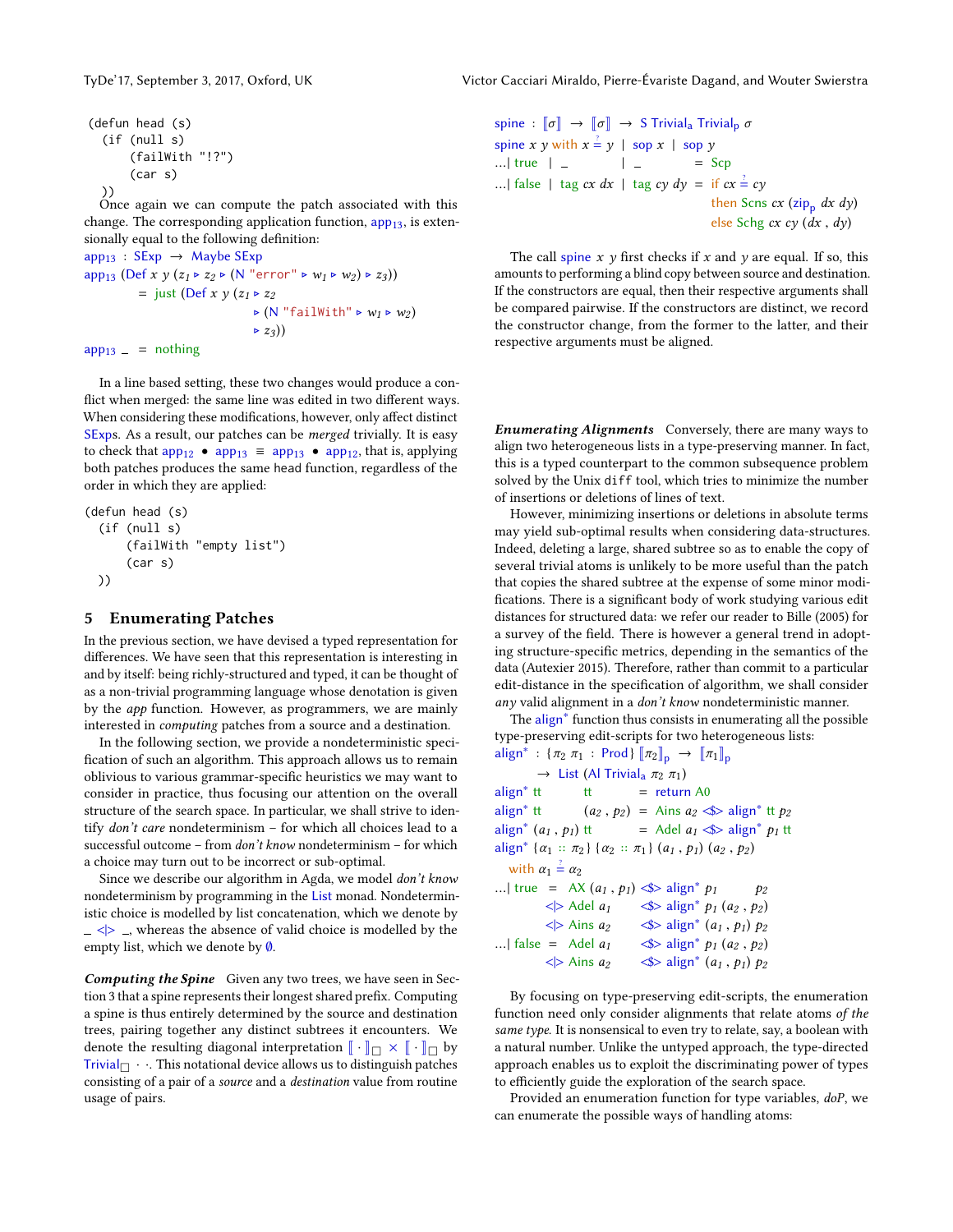diff-At : { $\alpha$  : Atom} (doP :  $X \rightarrow X \rightarrow$  List P)  $\rightarrow \llbracket \alpha \rrbracket$  X  $\rightarrow \left[\!\left[\alpha\right]\!\right]_a X \rightarrow$  List (At P) diff-At doP {K  $\kappa$ }  $k_1 k_2$  = return (set  $(k_1, k_2)$ ) diff-At doP {1}  $x_1 x_2 = f x \leq b$  doP  $x_1 x_2$ 

We can finally combine all the previous ingredients: enumeration of the spine; enumeration of all their subsequent alignments, and the enumeration over opaque types in order to obtain the enumeration function for the type-preserving functorial alignments: diff-S :  $(dof : X \rightarrow X \rightarrow List P)$ 

 $\rightarrow$   $\llbracket \sigma \rrbracket_s$ ,  $X \rightarrow \llbracket \sigma \rrbracket_s$ ,  $X \rightarrow$  List (S (At P) (Al (At P))  $\sigma$ )

**Enumerating Recursive Alignments** To compute the difference between two recursive structures, we must first establish an alignment of their constructors. There are 3 possible cases: either both source and destination constructors are aligned, in which case we produce a spn code and enumerate the functorial changes (case diff-mod) using diff-S, or a constructor may have to be inserted using an ins code before the source to align with the destination (case diff-ins), or a constructor may have to be deleted from the source using a del code to align with the destination (case diff-del). diff-Al $\mu$  : Fix  $\mu\sigma \rightarrow$  Fix  $\mu\sigma \rightarrow$  List Al $\mu$ diff-Al $\mu \langle x \rangle \langle y \rangle =$  diff-mod x y  $\langle \rangle$  diff-ins  $\langle x \rangle$  y  $\langle \rangle$  diff-del  $x \langle y \rangle$ 

Enumerating the functorial alignments is already handled by the function diff-S, introduced in the previous section. Deleting or inserting a constructor is fully determined by the source or the destination data-structure:

diff-del :  $\llbracket \mu \sigma \rrbracket_s \rightarrow$  Fix  $\mu \sigma \rightarrow$  List Al $\mu$ diff-del  $s_1 x_2$  with sop  $s_1$ ... | tag  $C_1$   $p_1$  = del  $C_1 \ll \text{Diff-}C$ tx  $x_2$   $p_1$ diff-ins : Fix  $\mu\sigma \rightarrow \llbracket \mu \sigma \rrbracket_s \rightarrow$  List Al $\mu$ diff-ins  $x_1$  s<sub>2</sub> with sop s<sub>2</sub> ... | tag  $C_2$   $p_2$  = ins  $C_2 \ll \text{S}$  diff-Ctx  $x_1$   $p_2$ 

These alignment problems thus reduce to enumerating the welltyped recursive spines, using diff-Ctx, to locate the modification.

Enumerating Subtree Choice We have seen that, conceptually, a recursive spine is a (typed) one-hole context for I atoms: enumerating all valid spines simply amounts to enumerating all the cursors on those I atoms.

```
diff-Ctx : Fix \mu\sigma \rightarrow [\![\pi]\!]_p \rightarrow List (Ctx \pi)<br>diff-Ctx x_I [] = \emptysetx_1 \Box = 0
diff-Ctx \{K = :: \_ \} x_1 (k_2 :: ats_2)= there k_2 \ll diff-Ctx x_1 ats<sub>2</sub>
diff-Ctx {1 :: ...} x_1 (x_2 :: ats_2)= flip here ats<sub>2</sub> \ll diff-Al\mu x_1 x_2\langle \rangle there x_2 \langle \rangle diff-Ctx x_1 ats<sub>2</sub>
```
We thus obtain a complete nondeterministic specification of a differencing algorithm, as described by  $diff-A|\mu$ . In practice, enumerating all possible patches is far too expensive due to the exponential nature of the enumeration. Instead, heuristics can be used to favor some patches over others. However, unlike the line-oriented approach, there is no commonly agreed upon differencing heuristic for structured data. In the following section, we consider how grammar-specific heuristics can be developed in our framework.

Heuristics A differencing heuristic can be understood as a more efficient refinement of the nondeterministic specification given above. It takes advantage of domain-specific knowledge to improve accuracy on idiomatic modifications or prune the search space.

Consider the grammar of S-expressions SExp. We may simplify and thus speed up the alignment problem by relying on the name of Def-nodes, demarcating a function's body. If two Def-nodes do not have the same name, we will consider them to be necessarily distinct. This allows us to rule out the possible modification of one into the other. We would then write the following, domain-specific refinement of diff-H:

```
diff-H : SExp \rightarrow SExp \rightarrow List (Patch\mu SExp SExp)
diff-H \langle x \rangle \langle y \rangle with \delta (fun-name \langle x \rangle, fun-name \langle y \rangle)
...| nothing = diff-ins \langle x \rangle y\langle \rangle diff-del x \langle y \rangle...| just (nx, ny)with nx = ny...| false = diff-ins \langle x \rangle y\langle \rangle diff-del x \langle y \rangle...| true = diff-mod x yfun-name : SExp → Maybe String
```

```
δ : Maybe A \times Maybe B \rightarrow Maybe (A \times B)
```
Crucially this definition  $only$  considers the modification alternative, diff-mod, when both functions have the same name. In practice, relying on the function name never changing may not be a good idea – but this small example serves to illustrate how we might use such information, rather than prescribing any particular choice.

Nonetheless, this refinement is but a first step toward a practical implementation: being implemented in a pure type theory, it cannot exploit programming techniques such as memoization to tame don't know nondeterminsm nor concurrency to exploit don't care nondeterminism. By exploiting standard techniques for reflecting efficient optimization and proof search techniques in type theory [\(Claret et al.](#page-12-20) [2013;](#page-12-20) [Tristan and Leroy 2008\)](#page-12-21), we can nonetheless have the best of both worlds: our universe of changes may be understood as a certificate language, witnessing the existence of a valid patch. The production of such a certificate may be left to any (non-verified, imperative) program.

## <span id="page-10-0"></span>6 Structure and Interpretation of patches

One motivation for adopting structured differences is to improve the accuracy and compositionality of patches, thus increasing their versatility. Indeed, while we compute patches between two versions of a structured document, we intend to apply them to potentially modified versions of that document and to combine them into coherent patchsets. The granularity of Unix diff being at the line level, the resulting patches are line-accurate: if a patch identifies a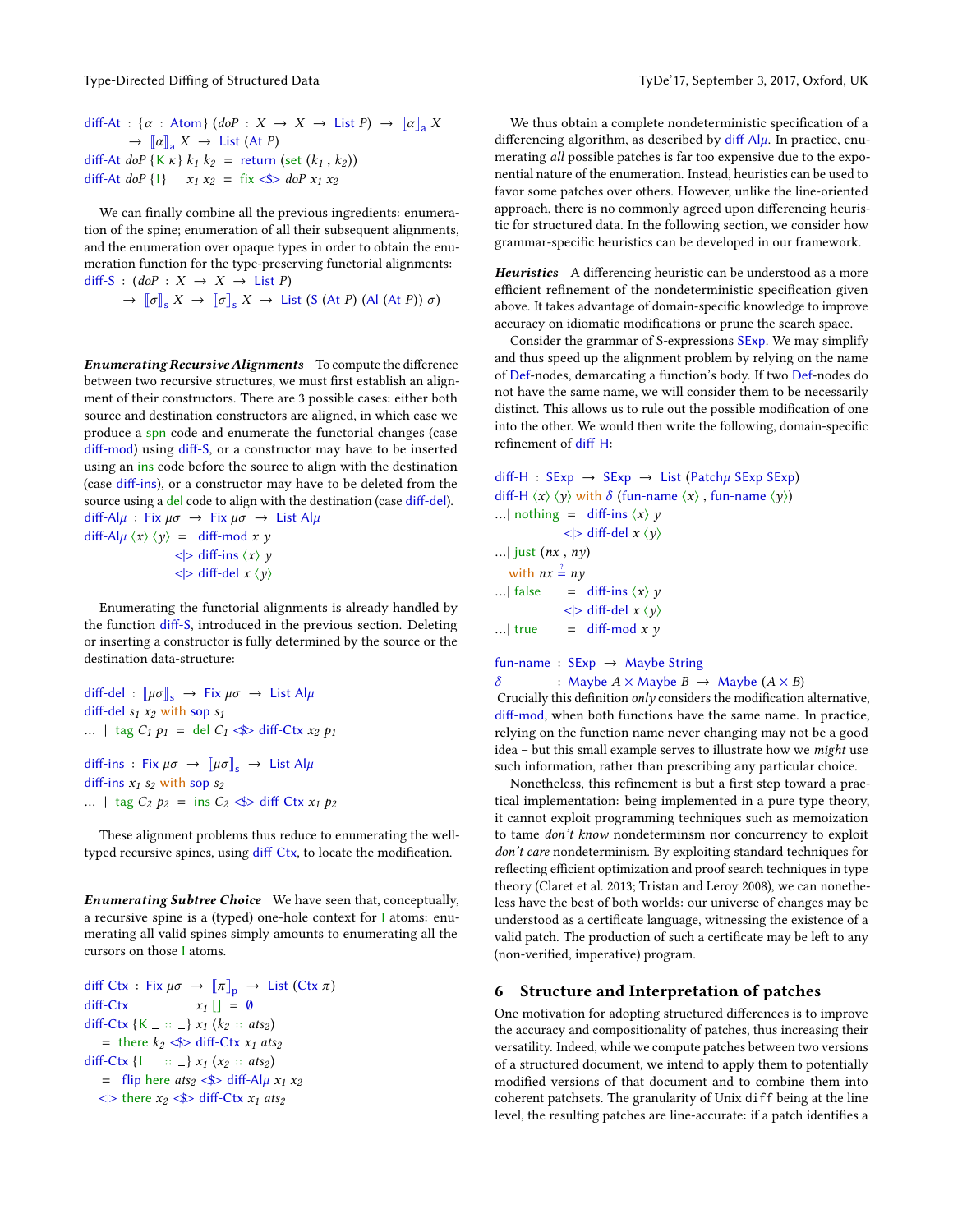difference on a given line, any subsequent modification on that line – however orthogonal – will trigger a conflict that requires manual intervention. Intuitively, structured patches enable the description of more accurate modifications: the unit of change is at level of an atom of the grammar while conflicts may only occur on insertion and deletion points, that is, precisely those points where we actually inspect our input during patch application. In the following, we set this intuition on a formal footing by characterising accuracy of application functions.

Accurate Interpretation We have seen that, extensionally, patches correspond to partial functions (Section [4\)](#page-6-0). We will refer to one patch as being more accurate than another if it succeeds in producing a patched result more often. Formally, this amounts to lifting the canonical partial order on Maybe A

## nothing  $\leq y$ just  $x \le$  just y iff  $x \equiv y$

to functions by pointwise comparison over the input domain, ie. we have  $f \leq g$  if  $\forall x; f \in \mathcal{F} \{x \leq g \}$ . This corresponds to the usual extension order [\(Robinson and Rosolini 1988\)](#page-12-22) of partial maps.

While this definition faithfully translates our intuition, it is unsatisfactory from a programming standpoint: it is a too extensional to be actionable. We could certainly use it for proofs, but would be out of luck to use it for programming. Instead, we would like to exploit the syntactic nature of structured patches to compute a measure of accuracy akin to the edit distance in the string alignment problem. We could then relate – once and for all – that measure with its extensional specification introduced above. The idea is to compute a natural number, called the cost, for every patch. The validity of such a cost function is then established with respect to the extension order: given two candidates patches  $p$  and  $q$  from  $x$  to  $y$ , it should be the case that if cost  $p \leq \cos t q$ , then apply  $q \leq \text{apply } p$ .

Groupoid Structure Throughout Section [3](#page-3-0) and Section [4,](#page-6-0) we have been careful to give a perfectly symmetric representation of differences. As a result, we noticed that, in the del case for example, the patch records information that is not strictly necessary for implementing the apply function. Maintaining this symmetry is however crucial to enable us to implement patch inversion, inv : Patch  $\rightarrow$  Patch, which transforms a patch from source x to destination  $\gamma$  into a patch from  $\gamma$  to x. The implementation of this operation is unsurprising: it merely transforms insertions into deletions, and visa versa, while going through the symmetrical constructs of all our patch operations.

In Section [4,](#page-8-0) we have seen that, in some cases, we can successfully apply two patches consecutively, in any order. To do so, we worked at the semantic level and composed the (partial) apply functions of both patches. This led us to investigate whether a similar notion of patch composition exists at the syntactic level. This amounts to defining a partial composition operator,  $cmp : Patch \rightarrow Patch \rightarrow$ Maybe Patch, tentatively producing a patch combining the effects of both of its inputs. Partiality comes from the fact that two patches may make incompatible changes to the input, such as modifying an opaque value in two inconsistent ways. Applying such patches would also never produce a valid result.

Interestingly, the combination of a total identity function and a partial composition function yields a groupoid structure, which brings our constructions under the comfortable umbrella of previous developments in patch theory [\(Angiuli et al.](#page-12-23) [2014;](#page-12-23) [Jacobson](#page-12-24)

[2009\)](#page-12-24). Our work can thus be seen as an intensional presentation of these general results for regular data-structures. By offering the desired groupoid structure, it combines with those more general frameworks, which may provide support for handling binary files or file-system management in an orthogonal manner.

## 7 Related work

The diffing problem can be portrayed in a variety of different flavors. The untyped approach has been thoroughly studied in both its linear [\(Bergroth et al.](#page-12-25) [2000\)](#page-12-25) and tree [\(Akutsu et al.](#page-12-26) [2010;](#page-12-26) [Autexier](#page-12-19) [2015;](#page-12-19) [Bille 2005;](#page-12-18) [Chawathe and Garcia-Molina 1997;](#page-12-27) [Demaine et al.](#page-12-28) [2007;](#page-12-28) [Klein 1998\)](#page-12-29) variations. The canonical solution for the untyped linear scenario is the well known Unix diff [\(Hunt and McIlroy](#page-12-4) [1976\)](#page-12-4). For the tree-structured variation, though, a variety of implementations [\(Falleri et al.](#page-12-30) [2014;](#page-12-30) [Farinier et al.](#page-12-31) [2015;](#page-12-31) [Hashimoto and](#page-12-32) [Mori 2008\)](#page-12-32) has arisen in the last few years. In this paper, however, we have explored how to exploit the type structure of trees to give a more precise account of our diff algorithm.

Several other pieces of related work exploring the possibilities of defining a data type generic diff algorithm, most notably the work by Lempsink et al. [\(Lempsink et al.](#page-12-17) [2009\)](#page-12-17) and Vassena [\(Vassena](#page-13-4) [2016\)](#page-13-4). Both define a data type generic program to compute a diff of structured data. Their algorithm, however, fundamentally differs from the one presented here. Both papers extend the linear diff algorithm, as used by the Unix diff utility, to structured data by considering the pre-order traversal of a data type. This flattening of the tree structure makes reasoning about patches especially hard.

Beyond diffing, there is a great deal of work on version control systems. The canonical example of a formal VCS is Darcs [\(Roundy](#page-12-33) [2005\)](#page-12-33). The system itself is built around the theory of patches developed by the same team. A formalization of such theory using inverse semigroups was done by Jacobson [\(Jacobson 2009\)](#page-12-24). Another example is the Pijul VCS, inspired by Mimram [\(Mimram and](#page-12-34) [Giusto 2013\)](#page-12-34). This uses category theory to define and reason about patches. The base category on which their work is built, however, handles files as a list of lines, thus providing only a theoretical framework on top of the already existing Unix diff. Swierstra and Löh [\(Swierstra and Löh 2014\)](#page-12-35) apply separation logic and Hoare calculus to be able to define a logic for reasoning about patches. Separation logic is particularly useful to prove the disjointedness of patches – and guarantee that their associated apply functions commute. Finally, Anguiuli et al. [\(Angiuli et al.](#page-12-23) [2014\)](#page-12-23) have developed a model of patch theory within Homotopy Type Theory. Although their model considers various patches and repositories, it does not provide a generic account for arbitrary data types as done here.

<span id="page-11-0"></span>**Discussion** For the sake of simplicity and uniformity, we have focused our attention on simple regular types in this paper. Our Agda model, however, supports mutually recursive definitions as well, enabling us to represent and deal with more practical examples of programming languages. As a result, the recursive alignment (Section [4\)](#page-7-1) becomes a relation since we may need to align constructors of distinct inductive types. For example, in a rose tree, we may want to insert a rose tree into a list of rose trees, leading to an alignment between rose tree and list of rose tree.

Our presentation was also made easier by a casual treatment of recursion, especially in Section [3](#page-3-0) where we focused on the functorial semantics. As a result, when tying the knot in Section [4,](#page-6-0) our Agda model cannot automatically check for termination for, say,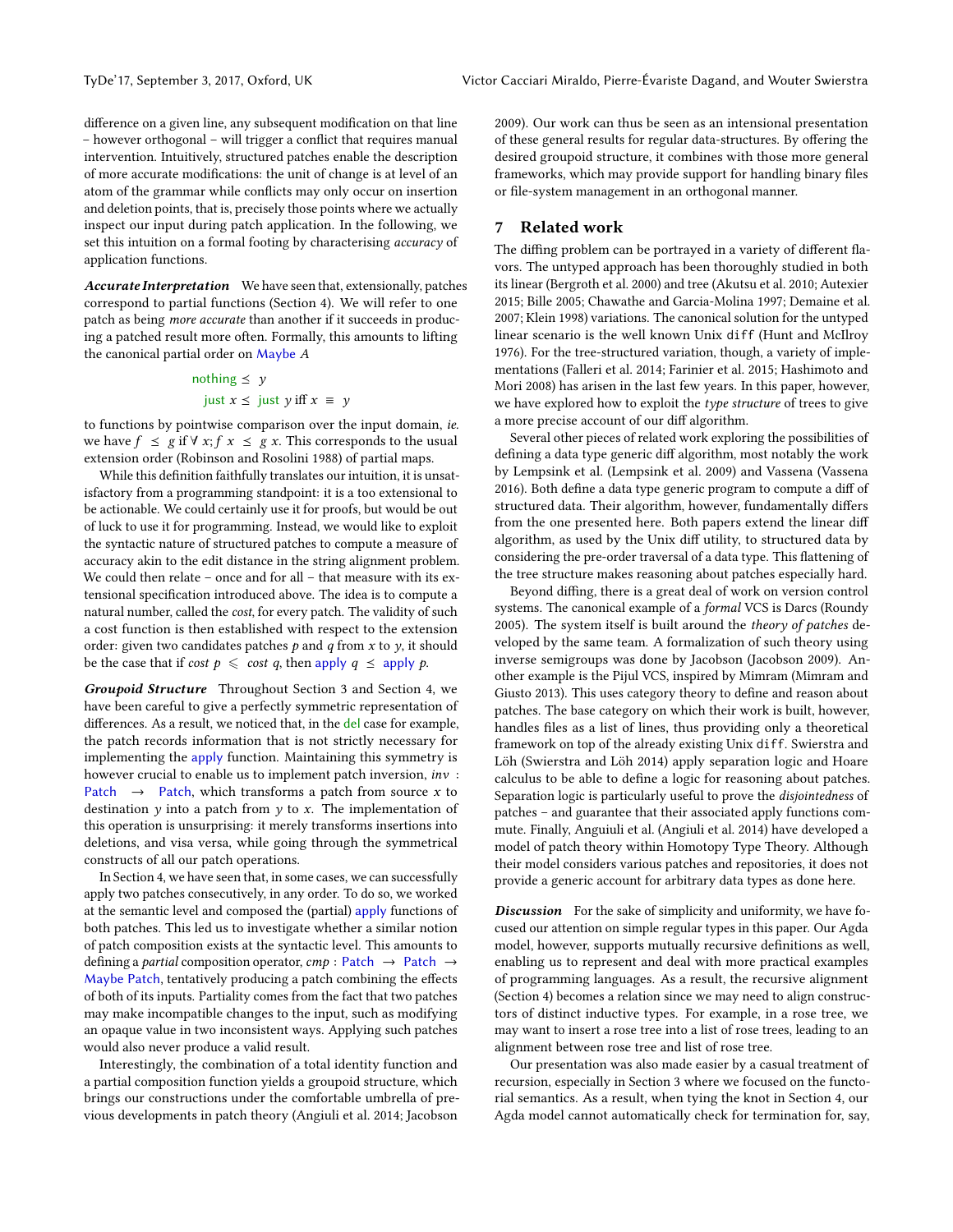the application function. We are convinced that we could write a single mutually-recursive definition, at the expense of significantly obfuscating the code. We refrained from doing so, noticing that termination follows trivially from the fact that our definitions merely structurally recurse over the  $Path  $\mu$  datatype.$ 

Future Work There are several directions for future work that we have already started exploring. Although we have used Agda to explore our definition of patches, the sums-of-products universe we have chosen is still fairly simple. We would like to extend it to also incorporate the dependently typed 'sigma-of-sigmas' universe, used to model dependent inductive types [\(Chapman et al. 2010\)](#page-12-36).

Our experiments so far have confirmed our belief that the algorithms and the framework presented here give a more accurate account of patches for tree structured data than simple line based diffs. To provide further evidence to support this, however, we intend to specialize our algorithm to work on the abstract syntax trees of a specific language. We could then replay the merge history of large source code repositories online; this would give further empirical evidence to support our claim.

In this paper we have not yet considered the question of merging patches: given two patches to the same source value, when can they be merged into a single patch? This process is of paramount importance to consolidate changes from different collaborators, as is done by modern version control systems.

Conclusion Defining a generic diff algorithm between algebraic data types is no easy task. Each component of the datatype – the choice of constructor, the constructor fields, and recursive subtrees – may all change in different ways. The purpose of this paper is to account for all these changes in an accurate and generic fashion. Defining the type of patches and their semantics, however, is a crucial first step in the larger research program that we envision. With this definition in hand, we can further explore the theoretical underpinnings, such as the algebra of generic patches. There are also immediate practical applications: instantiating our algorithm to a specific datatype allows us to collect empirical results about avoiding unnecessary conflicts in practice. None of this work is possible, however, without the results presented here.

## References

- <span id="page-12-26"></span>Tatsuya Akutsu, Daiji Fukagawa, and Atsuhiro Takasu. 2010. Approximating Tree Edit Distance through String Edit Distance. Algorithmica 57, 2 (2010), 325–348. DOI:[hp://dx.doi.org/10.1007/s00453-008-9213-z](http://dx.doi.org/10.1007/s00453-008-9213-z)
- <span id="page-12-23"></span>Carlo Angiuli, Edward Morehouse, Daniel R. Licata, and Robert Harper. 2014. Homotopical Patch Theory. In Proceedings of the 19th ACM SIGPLAN International Conference on Functional Programming (ICFP '14). ACM, New York, NY, USA, 243– 256.
- <span id="page-12-19"></span>Serge Autexier. 2015. Similarity-Based Diff, Three-Way Diff and Merge. Int. J. Software and Informatics 9, 2 (2015), 259-277. http://www.ijsi.org/ch/reader/view\_abstract. [aspx?file\\_no=i217](http://www.ijsi.org/ch/reader/view_abstract.aspx?file_no=i217)
- <span id="page-12-6"></span>Roland Backhouse, Patrik Jansson, Johan Jeuring, and Lambert Meertens. 1998. Generic programming. In International School on Advanced Functional Programming. Springer, 28–115.
- <span id="page-12-11"></span>Marcin Benke, Peter Dybjer, and Patrik Jansson. 2003. Universes for generic programs and proofs in dependent type theory. Nordic Journal of Computing 10 (2003).
- <span id="page-12-25"></span>L. Bergroth, H. Hakonen, and T. Raita. 2000. A survey of longest common subsequence algorithms. In String Processing and Information Retrieval, 2000. SPIRE 2000. Proceedings. Seventh International Symposium on. 39–48.
- <span id="page-12-18"></span>Philip Bille. 2005. A survey on tree edit distance and related problems. Theor. Comput. Sci 337 (2005), 217–239.
- <span id="page-12-36"></span>James Chapman, Pierre-Évariste Dagand, Conor McBride, and Peter Morris. 2010. The gentle art of levitation. In International Conference on Functional Programming. 3-14. DOI: http://dx.doi.org/10.1145/1863543.1863547
- <span id="page-12-27"></span>Sudarshan S. Chawathe and Hector Garcia-Molina. 1997. Meaningful Change Detection in Structured Data. In Proceedings of the 1997 ACM SIGMOD International Conference on Management of Data (SIGMOD '97). ACM, New York, NY, USA, 26–37. DOI: [hp://dx.doi.org/10.1145/253260.253266](http://dx.doi.org/10.1145/253260.253266)
- <span id="page-12-20"></span>Guillaume Claret, Lourdes del Carmen González Huesca, Yann Régis-Gianas, and Beta Ziliani. 2013. Lightweight proof by reflection using a posteriori simulation of effectful computation. In International Conference on Interactive Theorem Proving. Springer, 67–83.
- <span id="page-12-0"></span>Michael Cochez, Ville Isomöttönen, Ville Tirronen, and Jonne Itkonen. 2013. The Use of Distributed Version Control Systems in Advanced Programming Courses. In Proceedings of the 9th International Conference on ICT in Education, Research and Industrial Applications: Integration, Harmonization and Knowledge Transfer, Kherson, Ukraine, June 19-22, 2013. 221-235. http://ceur-ws.org/Vol-1000/ [ICTERI-2013-p-221-235.pdf](http://ceur-ws.org/Vol-1000/ICTERI-2013-p-221-235.pdf)
- <span id="page-12-10"></span>Edsko de Vries and Andres Löh. 2014. True Sums of Products. In Proceedings of the 10th ACM SIGPLAN Workshop on Generic Programming (WGP '14). ACM, New York, NY, USA, 83-94. DOI: http://dx.doi.org/10.1145/2633628.2633634
- <span id="page-12-28"></span>Erik D. Demaine, Shay Mozes, Benjamin Rossman, and Oren Weimann. 2007. An Optimal Decomposition Algorithm for Tree Edit Distance. In Proceedings of the 34th International Colloquium on Automata, Languages and Programming (ICALP 2007). Wroclaw, Poland, 146–157.
- <span id="page-12-30"></span>Jean-Rémy Falleri, Floréal Morandat, Xavier Blanc, Matias Martinez, and Martin Monperrus. 2014. Fine-grained and accurate source code differencing. In  $ACM/IEEE$ International Conference on Automated Software Engineering, ASE '14, Vasteras, Sweden - September 15 - 19, 2014. 313-324. DOI: http://dx.doi.org/10.1145/2642937. [2642982](http://dx.doi.org/10.1145/2642937.2642982)
- <span id="page-12-31"></span>Benjamin Farinier, Thomas Gazagnaire, and Anil Madhavapeddy. 2015. Mergeable persistent data structures. In Vingt-sixièmes Journées Francophones des Langages Applicatifs (JFLA 2015), David Baelde and Jade Alglave (Eds.). Le Val d'Ajol, France. https://hal.inria.fr/hal-01099136
- <span id="page-12-12"></span>Jeremy Gibbons. 2007. Datatype-generic Programming. In Proceedings of the 2006 International Conference on Datatype-generic Programming (SSDGP'06). Springer-Verlag, Berlin, Heidelberg, 1-71. http://dl.acm.org/citation.cfm?id=1782894.1782895
- <span id="page-12-32"></span>Masatomo Hashimoto and Akira Mori. 2008. Diff/TS: A Tool for Fine-Grained Structural Change Analysis. In Proceedings of the 2008 15th Working Conference on Reverse Engineering (WCRE '08). IEEE Computer Society, Washington, DC, USA, 279–288. DOI:[hp://dx.doi.org/10.1109/WCRE.2008.44](http://dx.doi.org/10.1109/WCRE.2008.44)
- <span id="page-12-16"></span>Gerard Huet. 1997. The zipper. Journal of functional programming 7, 5 (1997), 549–554.
- <span id="page-12-4"></span>J. W. Hunt and M. D. McIlroy. 1976. An Algorithm for Differential File Comparison. Technical Report CSTR 41. Bell Laboratories, Murray Hill, NJ.
- <span id="page-12-24"></span>Judah Jacobson. 2009. A formalization of darcs patch theory using inverse semigroups. Available from ftp://ftp.math.ucla.edu/pub/camreport/cam09-83.pdf (2009).
- <span id="page-12-7"></span>Patrik Jansson and Johan Jeuring. 1997. PolyP—a polytypic programming language extension. In Proceedings of the 24th ACM SIGPLAN-SIGACT symposium on Principles of programming languages. ACM, 470–482.
- <span id="page-12-29"></span>Philip N. Klein. 1998. Computing the Edit-Distance Between Unrooted Ordered Trees. In Proceedings of the 6th Annual European Symposium on Algorithms (ESA '98). Springer-Verlag, London, UK, UK, 91–102.
- <span id="page-12-2"></span>Greg Kroah-Hartman. 2016. Linux Kernel Development. (2016). https://github.com/ [gregkh/kernel-development/](https://github.com/gregkh/kernel-development/)
- <span id="page-12-17"></span>Eelco Lempsink, Sean Leather, and Andres Löh. 2009. Type-safe Diff for Families of Datatypes. In Proceedings of the 2009 ACM SIGPLAN Workshop on Generic Programming (WGP '09). ACM, New York, NY, USA, 61–72.
- <span id="page-12-1"></span>Tommy MacWilliam. 2013. Incorporating Version Control into Programming Courses (Abstract Only). In Proceeding of the 44th ACM Technical Symposium on Computer Science Education (SIGCSE '13). ACM, New York, NY, USA, 759-759. DOI: http: [//dx.doi.org/10.1145/2445196.2445508](http://dx.doi.org/10.1145/2445196.2445508)
- <span id="page-12-8"></span>Per Martin-Löf. 1984. Intuitionistic Type Theory. Bibliopolis Napoli.
- <span id="page-12-15"></span>Conor McBride. 2005. Epigram: Practical Programming with Dependent Types. Springer Berlin Heidelberg, Berlin, Heidelberg, 130-170. DOI:http://dx.doi.org/10.1007/ [11546382\\_3](http://dx.doi.org/10.1007/11546382_3)
- <span id="page-12-13"></span>Conor McBride and James McKinna. 2004. The View from the Left. J. Funct. Program. 14, 1 (Jan. 2004), 69-111. DOI: http://dx.doi.org/10.1017/S0956796803004829
- <span id="page-12-14"></span>Conor McBride and Ross Paterson. 2008. Applicative programming with effects. Journal of functional programming 18, 01 (2008), 1–13.
- <span id="page-12-34"></span>Samuel Mimram and Cinzia Di Giusto. 2013. A Categorical Theory of Patches. CoRR abs/1311.3903 (2013).
- <span id="page-12-3"></span>Don Monroe. 2014. A New Type of Mathematics? Commun. ACM 57, 2 (Feb. 2014), 13-15. DOI: http://dx.doi.org/10.1145/2557446
- <span id="page-12-9"></span>Peter Morris. 2007. Constructing Universes for Generic Programming. Ph.D. Dissertation. University of Nottingham.
- <span id="page-12-5"></span>Ulf Norell. 2009. Dependently typed programming in Agda. In Advanced Functional Programming. Springer Berlin Heidelberg, 230–266.
- <span id="page-12-22"></span>E. Robinson and G. Rosolini. 1988. Categories of partial maps. Information and Computation 79, 2 (1988), 95 - 130. DOI: http://dx.doi.org/10.1016/0890-5401(88) [90034-X](http://dx.doi.org/10.1016/0890-5401(88)90034-X)
- <span id="page-12-33"></span>David Roundy. 2005. Darcs: Distributed Version Management in Haskell. In Proceedings of the 2005 ACM SIGPLAN Workshop on Haskell (Haskell '05). ACM, New York, NY, USA, 1-4. DOI: http://dx.doi.org/10.1145/1088348.1088349
- <span id="page-12-35"></span>Wouter Swierstra and Andres Löh. 2014. The Semantics of Version Control. In Proceedings of the 2014 ACM International Symposium on New Ideas, New Paradigms, and Reflections on Programming & Software (Onward! '14). 43-54.
- <span id="page-12-21"></span>Jean-Baptiste Tristan and Xavier Leroy. 2008. Formal Verification of Translation Validators: A Case Study on Instruction Scheduling Optimizations. In Proceedings